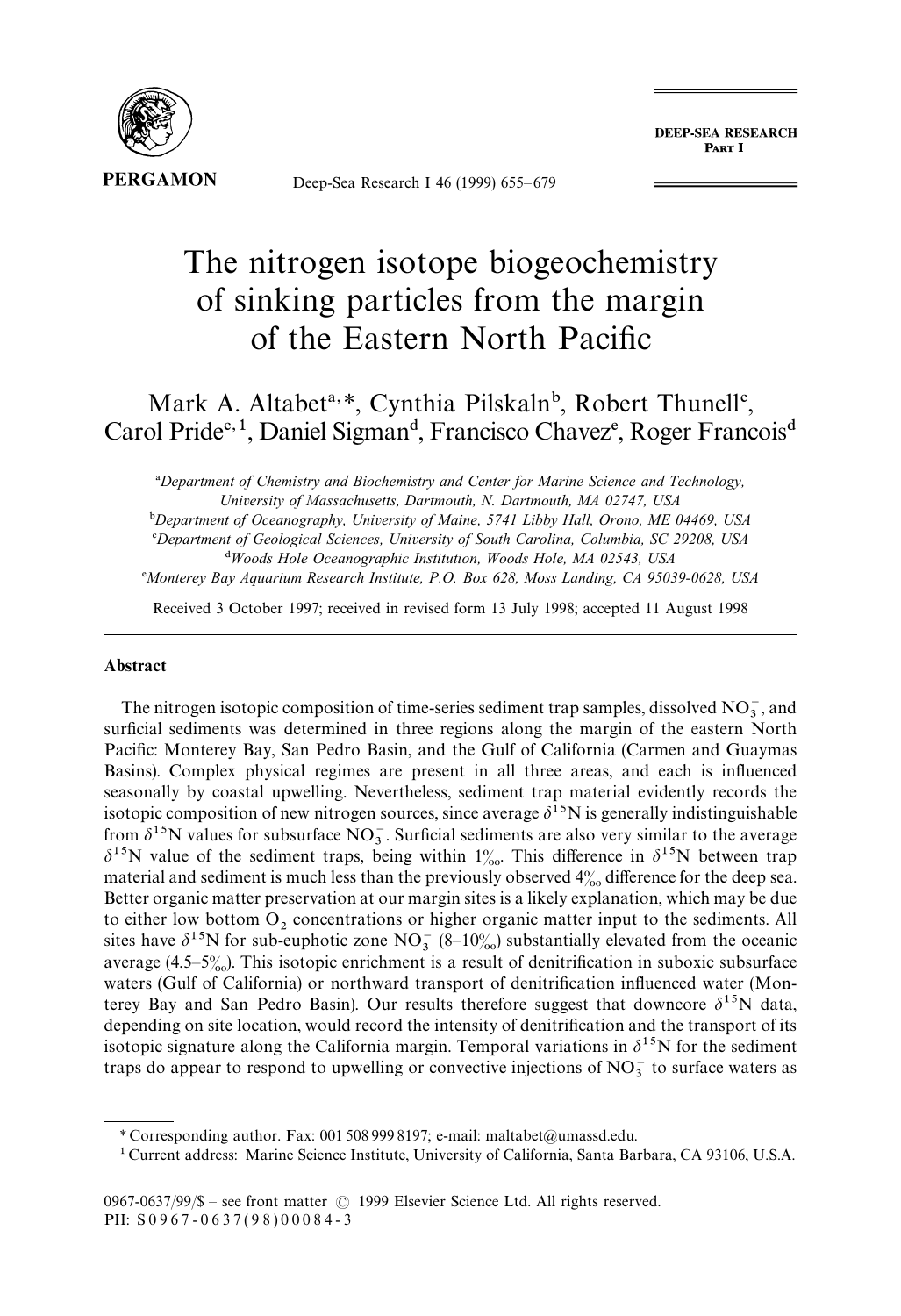a result of isotopic fractionation during phytoplankton uptake. Overall, though, the coupling between  $NO_3^-$  injection,  $\delta^{15}N$ , and flux is looser than previously observed for the open-ocean, most likely the result of the smaller time/space scales of the events. In the Gulf of California, wintertime convective mixing/upwelling does produce distinct  $\delta^{15}N$  minima co-occurring with particle flux maxima. Interannual variations are apparent in this region when these wintertime  $\delta^{15}$ N minima fail to occur during El Niño conditions. There appears to be a positive relationship between the Southern Oscillation Index (SOI) anomaly and annual average  $\delta^{15}N$ . One explanation calls for hydrographic changes altering the  $\delta^{15}N$  of subeuphotic zone  $NO_3^-$ . ( 1999 Elsevier Science Ltd. All rights reserved.

## 1. Introduction

Nitrogen isotopic ratio ( $\delta^{15}N$  measured as  $\%$  variation in  $^{15}N/^{14}N$  relative to atm. N2 ) has been used as a unique natural recorder of marine nitrogen cycling and marine biogeochemistry. An important finding has been that since phytoplankton produce nitrogen isotopic fractionation during the uptake of  $NO<sub>3</sub><sup>-</sup>$  (e.g. Miyake and Wada, 1971; Wada and Hattori, 1978; Montoya and McCarthy, 1995; Altabet, 1996; Sigman et al., 1997; Waser et al., 1998), the  $\delta^{15}N$  of particulate nitrogen (PN) varies with the degree of surface nutrient utilization (Altabet and Francois, 1994a, b). In open-ocean settings, this phenomenon is generally manifest as both spatial and temporal decreases in  $\delta^{15}N$  of both near-surface suspended and sinking PN with increases in NO<sub>3</sub> concentrations (e.g. Altabet and McCarthy, 1985; Altabet and Deuser; 1985; Goering et al., 1990; Altabet et al., 1991; Nakatsuka et al., 1992; Voss et al., 1996). When there is complete utilization, however, average  $\delta^{15}N$  values are determined by the  $\delta^{15}N$  of subsurface  $NO_3^-$ , which varies in the ocean chiefly in response to water-column denitrification (Altabet et al., 1995; Cline and Kaplan, 1975; Liu and Kaplan, 1989).

Studies of the contemporary ocean have been used to examine the linkages in the cycle of new nitrogen input to the euphotic zone, its utilization by phytoplankton, and transport to the deep sea as rapidly sinking particles. This work has also been the basis for development of sedimentary  $\delta^{15}$ N as a paleo-recorder for marine biogeochemistry, with work to date showing glacial changes in both water column denitrification regions and the Southern Ocean that would lead to reduced atmospheric  $pCO_2$ <br>(Altabet et al., 1995; Ganeshram et al., 1995; Francois et al., 1997).

There has been little recent work, though, regarding the nitrogen isotope biogeochemistry of ocean margin systems. While making up only about 10% of the ocean's, area, they are generally much more productive than the open-ocean perhaps equaling its total production (Walsh, 1991). In the case of the California Current system, enhanced productivity is the result of seasonal upwelling, which is dependent on coastal topography and local wind fields. Upwelling and its biogeochemical response therefore take place in physically complex systems with time/space scales of variability smaller than found in much of the open ocean (Hayward and Mantyla, 1990). Time-series  $\delta^{15}$ N signals may therefore be substantially modified in this system as compared to the open ocean. How the sediments record surface ocean <sup>15</sup>N signatures may also vary between open ocean and margin systems due to contrasts in depositional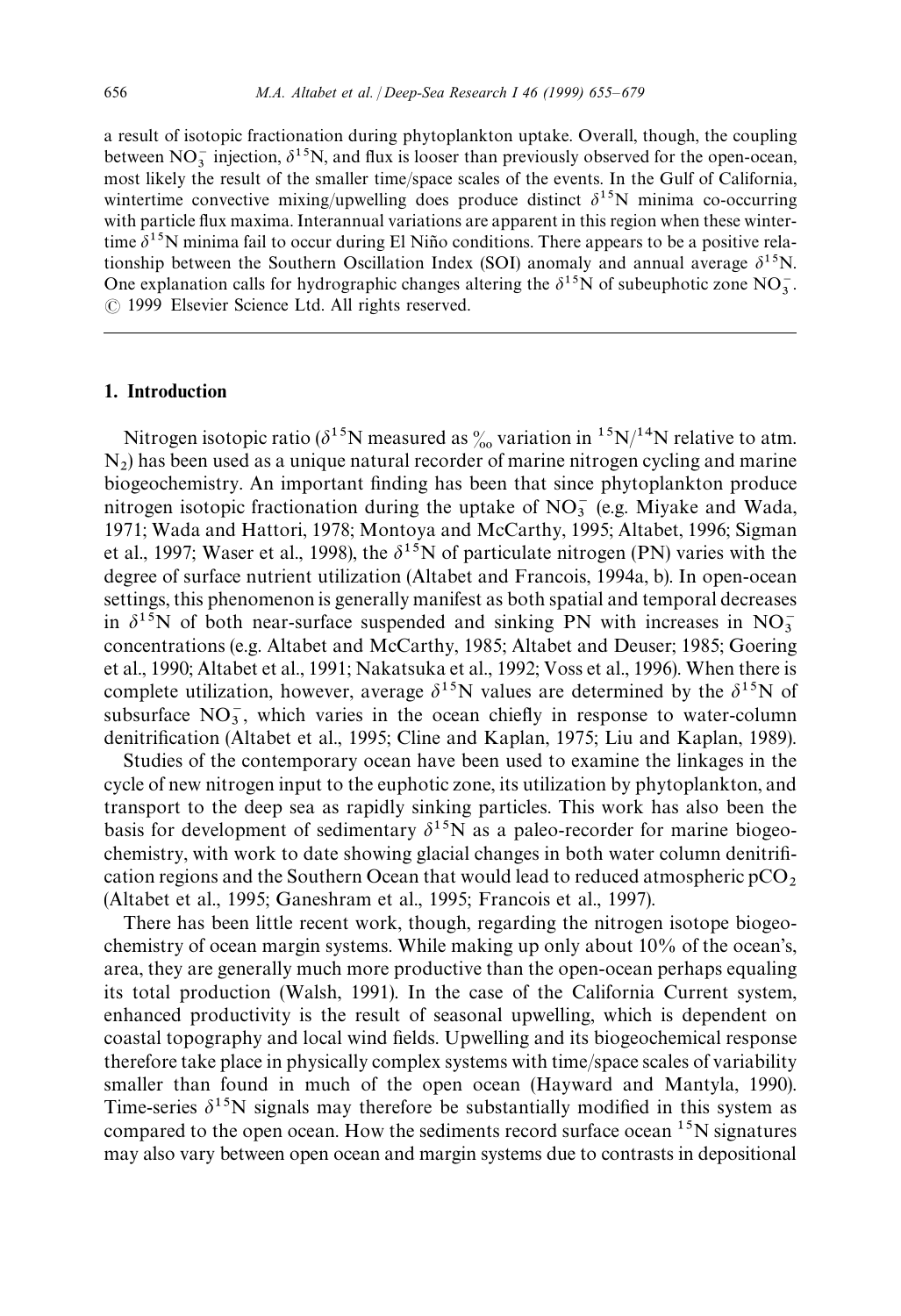

Fig. 1. Map of the sediment trap sites and Gulf of California hydrostations. Key geographic features and the approximate location and direction of the California Current and California Undercurrent are also shown.

environment. Sedimentary organic matter preservation will be enhanced by higher productivity, reduced water depth, high sediment accumulation rate, and suboxic water overlying margin sediments (Emerson and Hedges, 1988). While these factors would tend to enhance the fidelity of the isotopic record, downslope transport, scouring by bottom currents, and inputs from terrestrial sources may obscure them.

We have examined three regions along the margin of the eastern North Pacific between 26*°* and 36*°*N (Fig. 1). Monterey Bay and San Pedro Basin are in the California Current system proper. The central Gulf of California is an extension of the Eastern Tropical N. Pacific (ETNP), which marks the southern boundary of the California Current. The ETNP has special significance for the California margin, since it appears to supply <sup>15</sup>N enriched  $NO_3^-$  to subsurface waters through the California Undercurrent (Liu and Kaplan, 1989). At all sites, we compare time-series data for  $\delta^{15}$ N in sediment trap material with corresponding time-series for material fluxes. Additionally, average  $\delta^{15}N$  values for the sediment traps are compared with  $\delta^{15}N$ values for subsurface  $NO_3^-$  and surficial sediments. In general, we find a looser linkage between the  $\delta^{15}$ N time-series and indicators of transients in surface ocean  $[NO_3^-]$ than observed in the open ocean. However, average trap values reflect with high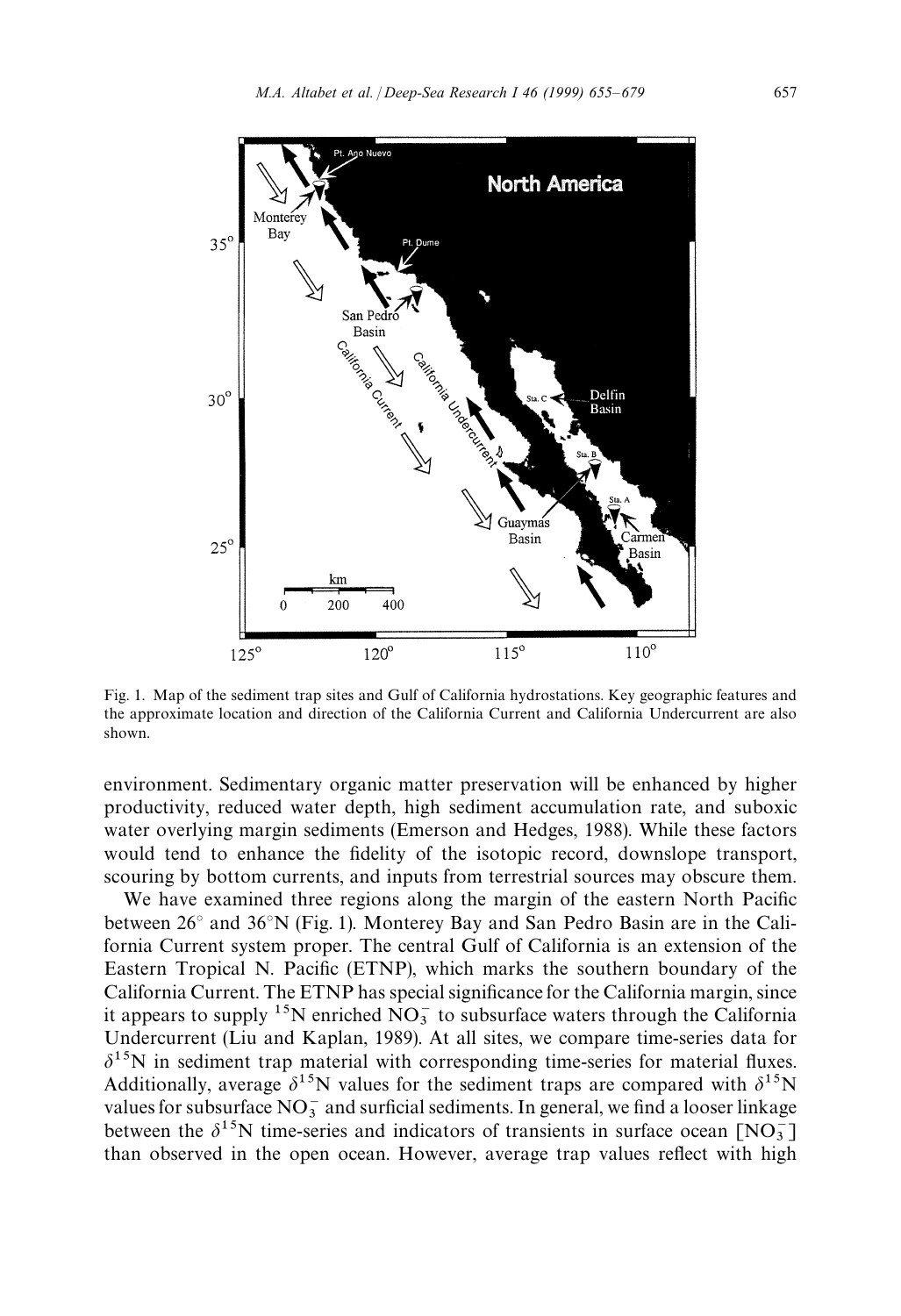fidelity the  $\delta^{15}N$  of sub-euphotic zone  $NO_3^-$ . Sediment  $\delta^{15}N$ , in turn, is very similar to trap values, indicating strong potential for application of this proxy to paleoceanographic study in this region.

## 2. Sampling and analytical methods

## *2.1. Site description*

Sediment trap locations are given in Fig. 1 and Table 1. All sites studied are influenced by periodic injections of subsurface nutrients to the euphotic zone that produce seasonal increases in productivity and hence particle flux. As a result, all can be characterized as highly productive with respect to a variety of particle flux parameters (Table 2). In the California Current system, this is the result of wind-driven coastal upwelling that is both sporadic and physically complex. Typically, an upwelling episode results in a filament of cold, nutrient rich water being brought to the surface off one section of the coast with subsequent advection at the surface by the alongshore current. Direction is usually to the south or offshore (Hayward and Mantyla,

Table 1 Sediment trap site information

| Site                                | Lat.              | Long.              | Time<br>period   | Trap<br>depth<br>(m) | Above<br>bottom<br>(m) | Temporal<br>resolution | Methodological<br>citation |
|-------------------------------------|-------------------|--------------------|------------------|----------------------|------------------------|------------------------|----------------------------|
| Monterey Bay                        | $36^{\circ}45'$ N | 12203'W            | 8/89 to 12/92    | 450                  | ca. 500                | Biweekly               | Pilskaln et al.<br>(1996)  |
| San Pedro Basin                     | $33^\circ 33'$ N  | $118^{\circ}30'W$  | $1/88$ to $7/88$ | 500                  | 350                    | Biweekly               | Thunell et al.<br>(1994a)  |
| Gulf of California<br>Carmen Basin  | $26^{\circ}02'$ N | $110^{\circ}55'$ W | $7/90$ to $8/92$ | 665                  | 180                    | Biweekly               | Thunell (1997)             |
| Gulf of California<br>Guaymas Basin | $27^{\circ}53'$ N | $111^{\circ}40'W$  | $2/91$ to $3/96$ | 485                  | 180                    | Biweekly               | Thunell (1997)             |

Table 2

Average fluxes for each sediment trap time series

| Site                             | Avg. total<br>mass flux | Avg.<br>opal flux | Avg.<br>CaCO <sub>3</sub> flux | Avg.<br>org. C flux<br>$(g m^{-2} d^{-1}) (g m^{-2} d^{-1}) (g m^{-2} d^{-1})$ (mmol m <sup>-2</sup> d <sup>-1</sup> ) |
|----------------------------------|-------------------------|-------------------|--------------------------------|------------------------------------------------------------------------------------------------------------------------|
| Monterey Bay                     | 0.89                    | 0.16              | 0.05                           | 4.46                                                                                                                   |
| San Pedro Basin                  | 0.52                    | 0.07              | 0.10                           | 2.67                                                                                                                   |
| Gulf of California Carmen Basin  | 0.40                    | 0.11              | 0.07                           | 1.94                                                                                                                   |
| Gulf of California Guaymas Basin | 0.38                    | 0.15              | 0.05                           | 1.55                                                                                                                   |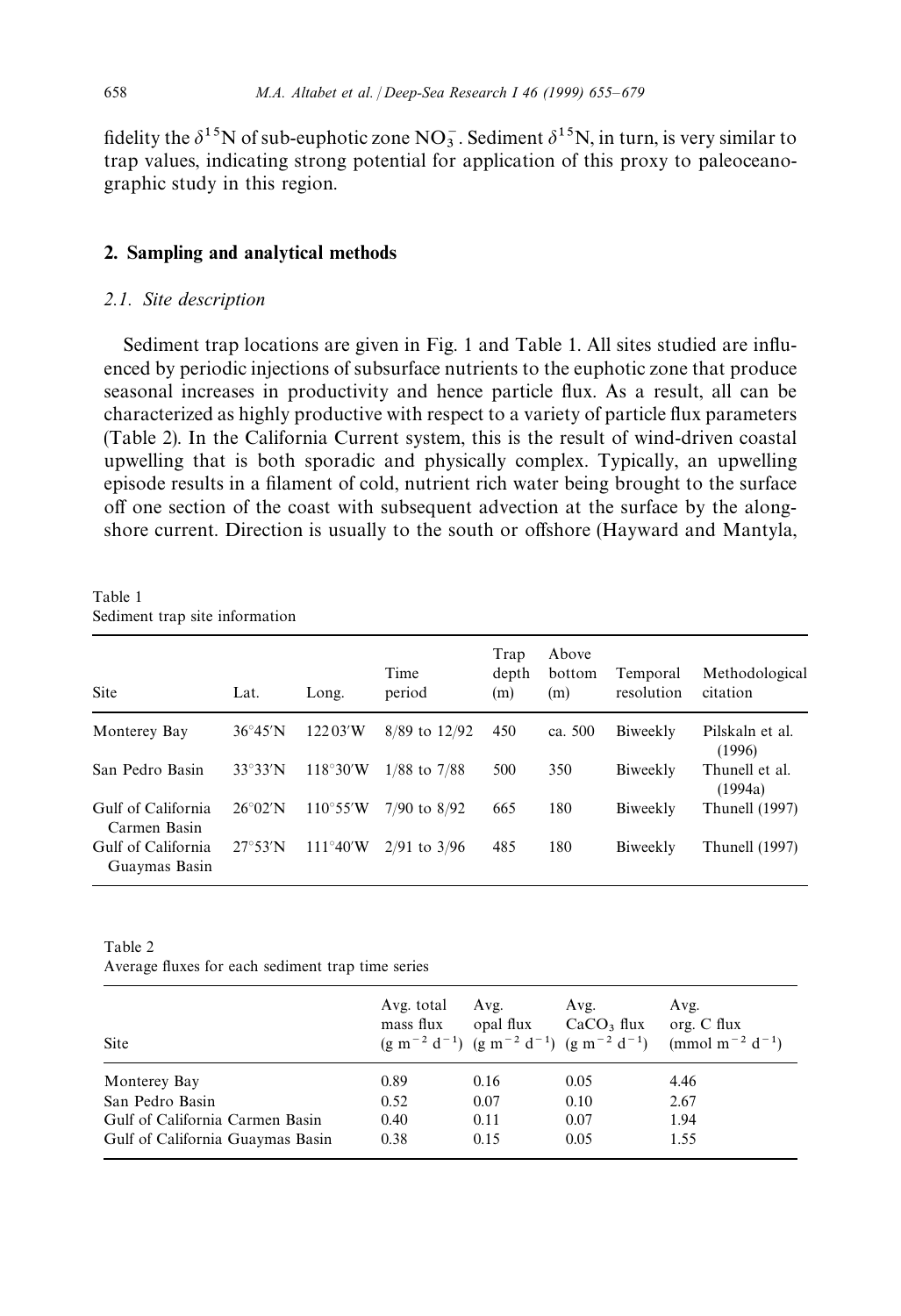1990; Mooers and Robinson, 1984). In Monterey Bay, for example, upwelled water comes to the surface to the north at Pt. Año Nuevo, with subsequent transport to the south into the central Bay (Rosenfeld et al., 1994). Periods of maximum upwelling are March through July, with variability dependent on wind strength and direction. The resulting surface enhancement of nutrients causes episodes of high productivity and particle flux (Chavez, 1996; Pilskaln et al., 1996). El Niño conditions occur on an interannual time scale and result in a sharp reduction in nutrient injection and productivity due to lack of persistent upwelling-favorable winds and the subsidence of nutrient rich water (Chavez, 1996). From the coast to up to 100 km offshore, the poleward flowing California Undercurrent is typically present. It resides from 10 to 20 m down to 600 m with its core at 150 m (Collins et al., 1998), and is the likely source of upwelled waters.

San Pedro Basin in the Southern California Bight experiences similar seasonality in upwelling. The likely upwelling center nearest our trap location is the vicinity of Pt. Dume, approximately 60 n.m. to the northwest. Considering that the trap site in Monterey Bay is about  $1/3$  that distance from Pt. Año Nuevo, the San Pedro Basin trap site by comparison is likely to receive upwelled waters that have been at the surface and experiencing biological activity for a longer period of time. The San Pedro Basin is silled at 700 m, such that bottom water  $O_2$  content is low to suboxic. The California Undercurrent is also the likely source of water to the basin (Liu and Kaplan, 1989).

Monsoonal climatology dominates the Gulf of California (Bray and Robles, 1991). Summer winds are weak and from the south. Strong winter northwesterlies drive surface cooling, such that winter SST's are between 15 and 17*°*C compared with summertime values of 30 to 32*°*C (Thunell, 1998). The wintertime condition results in convective mixing down to about 130 m (Robinson, 1973; Pride et al., 1998). In summer,  $NO_3^-$  concentrations at this depth are about 25  $\mu$ M (see below), suggesting a substantial input of nutrients to the surface zone in winter. Wind-driven upwelling further enhances wintertime injection of nutrients. Satellite remote sensing observations of surface chlorophyll concentrations indicate that phytoplankton blooms occur in association with the northerly winter winds (Thunell et al., 1994b; Pride et al., 1998). These blooms are dominated by diatoms, and the Gulf of California is an important site for sedimentary opal accumulation (Thunell et al., 1994b). A strong oxygen minimum zone (OMZ) is present between 300 and 900 m and largely corresponds to the intrusion of Pacific Intermediate Water into the Gulf from the ETNP (Bray, 1988). From the mouth of the Gulf to the sill at the northern edge of Guaymas Basin (500 m depth), waters in the upper layer are a mixture of California Current, subtropical, and tropical waters. North of Guaymas Basin, Northern Gulf Water formed in the upper Gulf is present throughout.

#### *2.2. Sediment traps*

In Monterey Bay, a cone-shaped sediment trap  $(0.05 \text{ m}^2 \text{ collection area})$  was used employing a timed release of Teflon beads to collect time-series samples in a single collection tube (Pilskaln et al., 1996). Deployment was at 450 m and spanned the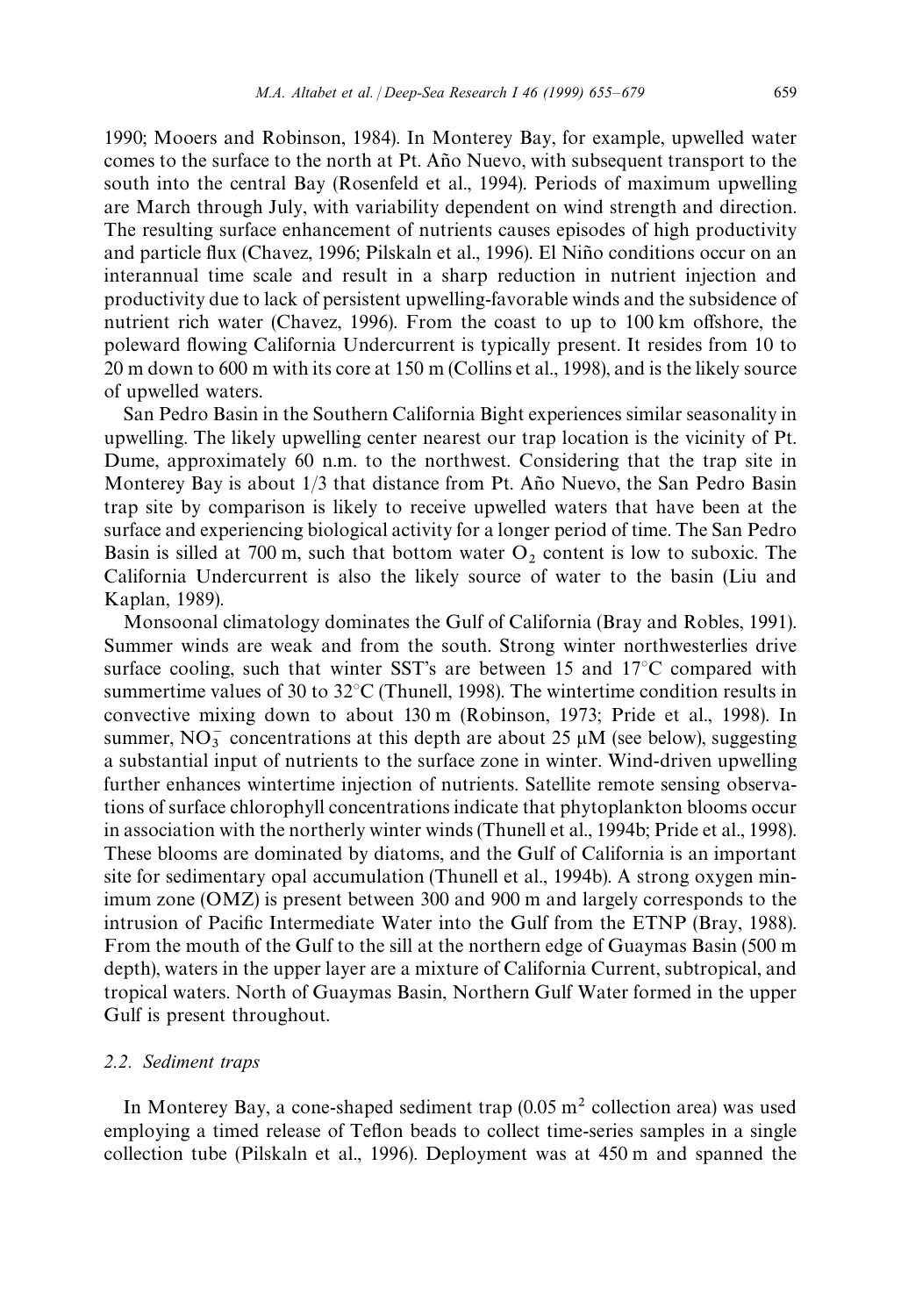period from August 1989 through November 1992. Samples had biweekly temporal resolution and were preserved with buffered formalin.

In the San Pedro Basin and Gulf of California, larger diameter Mark VI time-series sediment traps  $(0.5 \text{ m}^2 \text{ collection area})$  were used (Honjo and Doherty, 1987). Timeseries samples were collected by means of a rotating tray of sample cups with biweekly resolution. The San Pedro trap was located at 500 m depth, and the sampling period lasted from Jan. to July, 1988. Buffered formalin was used as a preservative (Thunell et al., 1994a).

In the Gulf of California, two locations were initially sampled. The Carmen Basin trap, located on the western side of the Gulf, sampled at 665 m depth (180 m above seafloor) between July 1990 and August 1992. The Guaymas Basin trap located on the eastern side of the Gulf began sampling February 1991 at 485 m depth (also 180 m above seafloor). The Guaymas Basin trap is still in operation, with data through March 1996 reported here. Both traps were located within the OMZ, and sodium azide was used as a preservative (Thunell, 1997). Prior comparisons by one of us (Thunell) show little difference in particle fluxes observed using formalin versus azide preservation. A direct comparison of isotopic composition of sinking particles with different preservation methods was also made during the JGOFS EqPac experiment using three different sediment traps vertically separated by 100 m at single site. On average, little difference was observed in the  $\delta^{15}$ N of collections using formalin, sodium azide, or mercuric chloride. (M.A. Altabet et al., unpublished data). The EqPac study also showed examples of no significant alteration of the  $\delta^{15}N$  of the materials with holding time in the sediment trap cups.

Sample handling was similar for all three sites, including hand-picking of visually obvious 'swimmers', wet splitting of the material, and drying.

## *2.3. Other sample collection*

Water column samples were collected from Monterey Bay  $(NO<sub>3</sub><sup>-</sup>$  isotopic analysis only) and the Gulf of California (POM and  $NO_3^-$  isotopic analysis) using Niskin Bottles. POM was vacuum filtered onto precombusted Whatman GF/F filters. Water samples for  $\delta^{15}NO_3^-$  analysis were preserved for later extraction by acidification to pH 2.5 with HCl. We have found no change in the  $\delta^{15}NO_3^-$  of samples preserved this way and stored at room temperature for at least a 4 year period.  $NO_3^-$  concentrations were determined as  $NO_3^- + NO_2^-$  both colorimetrically (Gulf of California and Monterey Bay time-series) and by conversion to NO followed by chemiluminescent detection (Monterey Bay  $\delta^{15}NO_3^-$  samples) following the method of Garside (1982).  $PO_4^{3-}$  concentrations were determined using standard colorimetric methods.

## *2.4. Isotopic analysis*

 $NO<sub>3</sub><sup>-</sup>$  was extracted from seawater for isotopic analysis using a Devarda's reduction to  $NH<sub>3</sub>$  followed by diffusion onto acidified glass-fiber filter through a Teflon membrane (Sigman et al., 1997). Recent improvements in this technique allow for 95*—*100% yields and low blanks ( $(0.1 \text{ \mu}$ mol), with reproducibility in  $\delta^{15}$ N for seawater samples equal to instrument performance.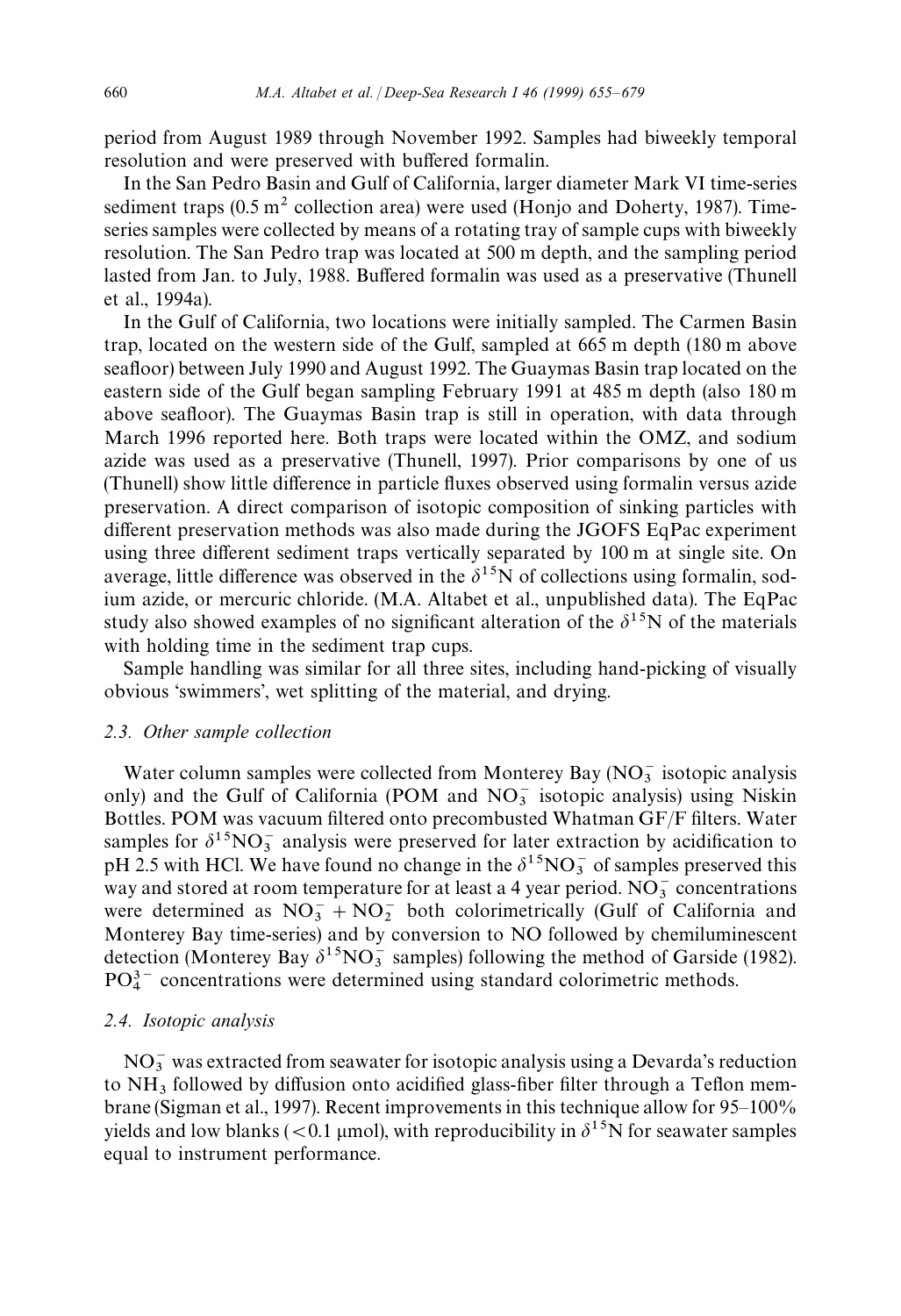All nitrogen isotopic ratio measurements were made using automated systems (Owens and Rees, 1989) consisting of elemental analyzers coupled to mass spectrometers for isotopic analyses in a continuous flow mode. The Monterey Bay, San Pedro Basin, and part of the Gulf of California samples were analyzed on a Europa/Finigan MAT 251 system (Altabet). The balance of the Gulf of California samples were analyzed on a Carlo Erba/VG Optima system (Thunell). Splits of samples run on both instruments showed no significant difference in  $\delta^{15}$ N. All samples are prepared by encapsulation in tin foil cups. POM and sediment trap samples needed no further pre-treatment. Reproducibility is better than  $\pm 0.2%$ . Standardization is both by combustion of solid materials of known isotopic composition and by injections of standard gases into the carrier gas (He). All  $\delta^{15}N$  data is relative to atmospheric N<sub>2</sub>.

#### 3. Results and discussion

#### *3.1. Monterey Bay*

Subsurface NO<sub>3</sub> was found to have  $\delta^{15}$ N values of 7–8% (Fig. 2A), significantly higher than the oceanic average of 4.5–5<sup>o</sup> (Sigman, 1977; Sigman et al., 1997). While upper thermocline waters in central N. Pacific have  $\delta^{15}NO_3^-$  values approaching  $6\%_{0.}$ , a likely source for these higher values is the California Undercurrent (Liu and Kaplan,



Fig. 2. (A) Vertical profiles of  $\text{[NO}_3^-$  and  $\delta^{15}\text{NO}_3^-$  at two stations in Monterey Bay taken in March 1997 during the upwelling season. M1 is at the sediment trap site. M2 is 30 km further offshore; (B)  $\delta^{15}NO_3^-$  vs ln [NO $_3$ ]. The fractionation factor for NO<sub>3</sub> uptake is the inverse of the slope of the linear regression. A break in the linearity of the data prompted two regressions to be made, which have statistically different intercepts (see text). Regressions include data only within the euphotic zone (0*—*80 m), where biological uptake can influence  $[NO_3^-]$ .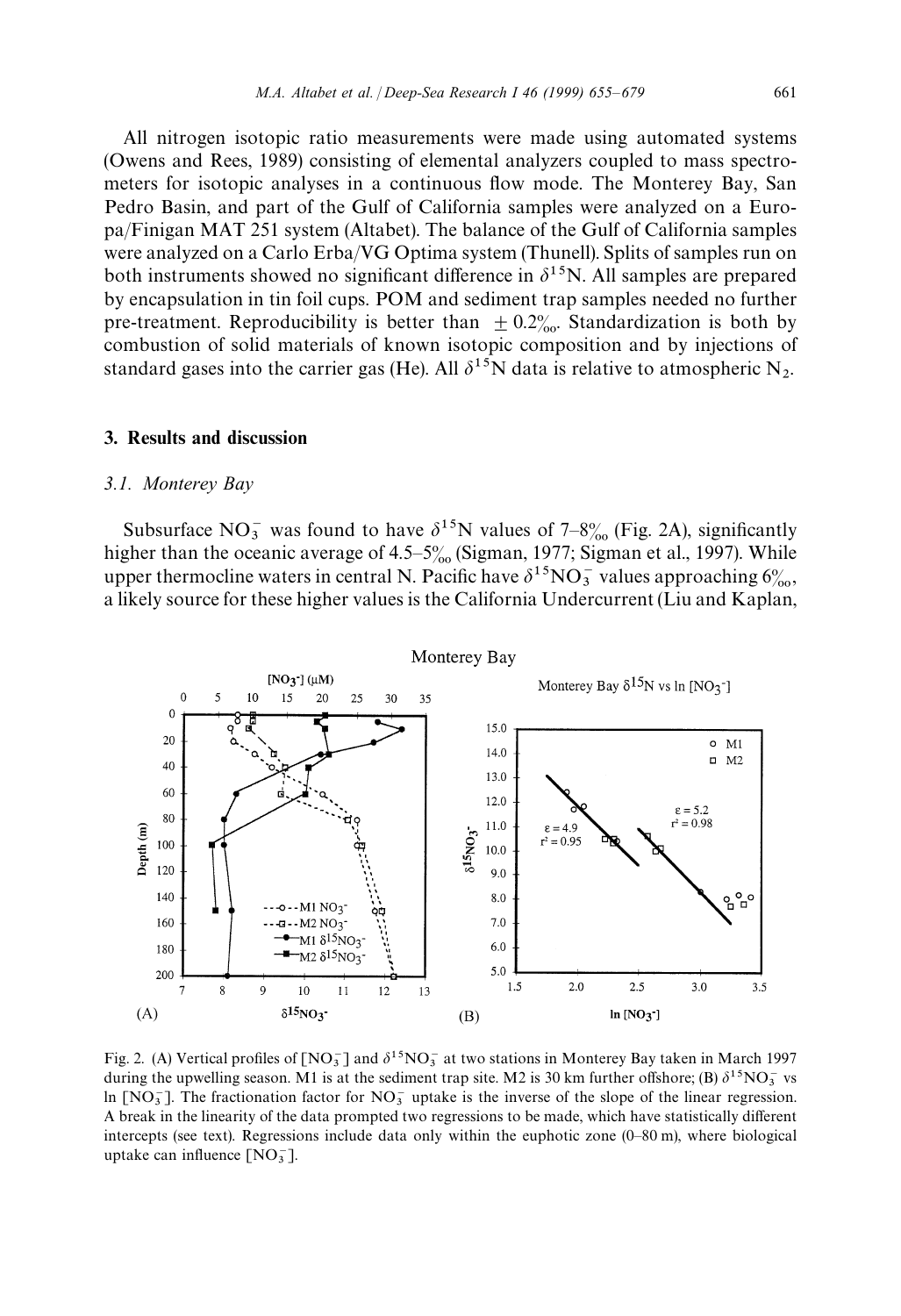1988). Its source waters appear to include the denitrification zone of the Eastern Tropical N. Pacific (ETNP), where maximal  $\delta^{15}NO_3^-$  can reach  $20\%$  (Cline and Kaplan, 1975; Altabet and Sheehan, unpubl. data). The two water sampling stations shown were occupied during moderate upwelling, as seen in surface  $[NO<sub>3</sub>^-]$  between 7 and 10  $\mu$ M. The increase in  $\delta^{15}NO_3^-$  with decreasing  $[NO_3^-]$  toward surface within the euphotic zone has been previously observed (Altabet, 1996; Wada, 1980) and is direct evidence for isotopic fractionation during  $NO<sub>3</sub><sup>-</sup>$  uptake by phytoplankton. Rayleigh fractionation describes the increase in  $\delta^{15}$ N with NO<sub>3</sub> removal:

$$
\delta^{15} \text{NO}_{3(f)}^{-} = \delta^{15} \text{NO}_{3(f=1)}^{-} - \varepsilon \times \ln(f)
$$
 (1)

where *f* is the fraction of  $NO_3^-$  remaining and  $\varepsilon$  is the fractionation factor in  $\frac{\%}{\%}$  units. Assuming that each point in the vertical had the same initial  $[NO<sub>3</sub><sup>-</sup>]$  and  $\delta^{15}NO<sub>3</sub><sup>-</sup>$ Assuming that each point in the vertical had the same initial  $[1NO_3^-]$  and  $\theta$   $[NO_3^-]$ <br>before biological  $NO_3^-$  removal, a linear relationship between  $\delta^{15}NO_3^-$  and  $ln[NO_3^-]$ should be observed (Altabet, 1996). The data as a whole come close to this expectation, though there appears to be a break in the linear relationship at  $ln[NO<sub>3</sub><sup>-</sup>] = 2.5$ , which corresponds in the vertical profiles to a depth of about 30 m (Fig. 2B). Whereas the slope for the entire data set would suggest a value for  $\varepsilon$  of about 3%, grouping data as shown gives a value near  $5\%$ . The separate regressions have significantly different intercepts (two-tailed *t*-test at the  $p < 0.002$  level), demonstrating the validity of grouping the data in this way. This estimate of  $\varepsilon$  is indistinguishable from recent field estimates of  $\varepsilon$  from the Southern Ocean (5  $\pm$  1%; Sigman, 1997) and the Eq. Pacific (5.2 $\frac{\%}{\%}$ ; Altabet, 1998) as well as laboratory estimates using diatom cultures (Montoya and McCarthy, 1995; 5.2%, Waser et al., 1998). While  $\varepsilon$  can vary with phylogenetic group (Montoya and McCarthy, 1995), the suspected dominance of diatoms with respect to  $NO_3^-$  uptake (Dugdale et al., 1995; Landry et al., 1997) is a likely explanation for the similarity in  $\varepsilon$  between Monterey Bay, the Eq. Pacific, and the Southern Ocean. The break in the linearity of the data set suggests that the upper 30 m in Monterey Bay has a different source and history than the depth region below and perhaps constitutes a filament of remotely upwelled water. This depth is near the upper boundary of the California Undercurrent (Collins et al., 1998), dividing southward flow at the surface from northward flow below. If initially upwelled water had a  $\delta^{15}NO_3^-$  of 8‰, the regression for points from the upper 30 m suggests an initial  $[NO<sub>3</sub>]$  of 16  $\mu$ M as compared to 21  $\mu$ M for the second regression line. An apparently lower initial  $[NO<sub>3</sub><sup>-</sup>]$  could also be achieved by mixing of the upwelled filament with low nutrient surface water either at the upwelling center or during subsequent advection.

Elevated  $\delta^{15}NO_3^-$  in the source of upwelled waters should be directly reflected in the average isotopic signature of the export production. If all the upwelled  $NO_3^-$  is converted to PN on an annual basis, and if sinking PN is the only significant loss term, then the average  $\delta^{15}N$  of sinking PN should average the  $\delta^{15}N$  of subsurface NO~ <sup>3</sup> transported to the euphotic zone (Altabet and McCarthy, 1985; Altabet, 1988). The average Monterey Bay trap  $\delta^{15}N$  of 7.8% (Fig. 3, Table 3) is indistinguishable from the  $NO_3^-$ , value suggesting these assumptions apply. In addition, it appears that despite the physical complexity of the region, sampling at one geographic point can capture the average nitrogen isotopic signature of sinking particles. A further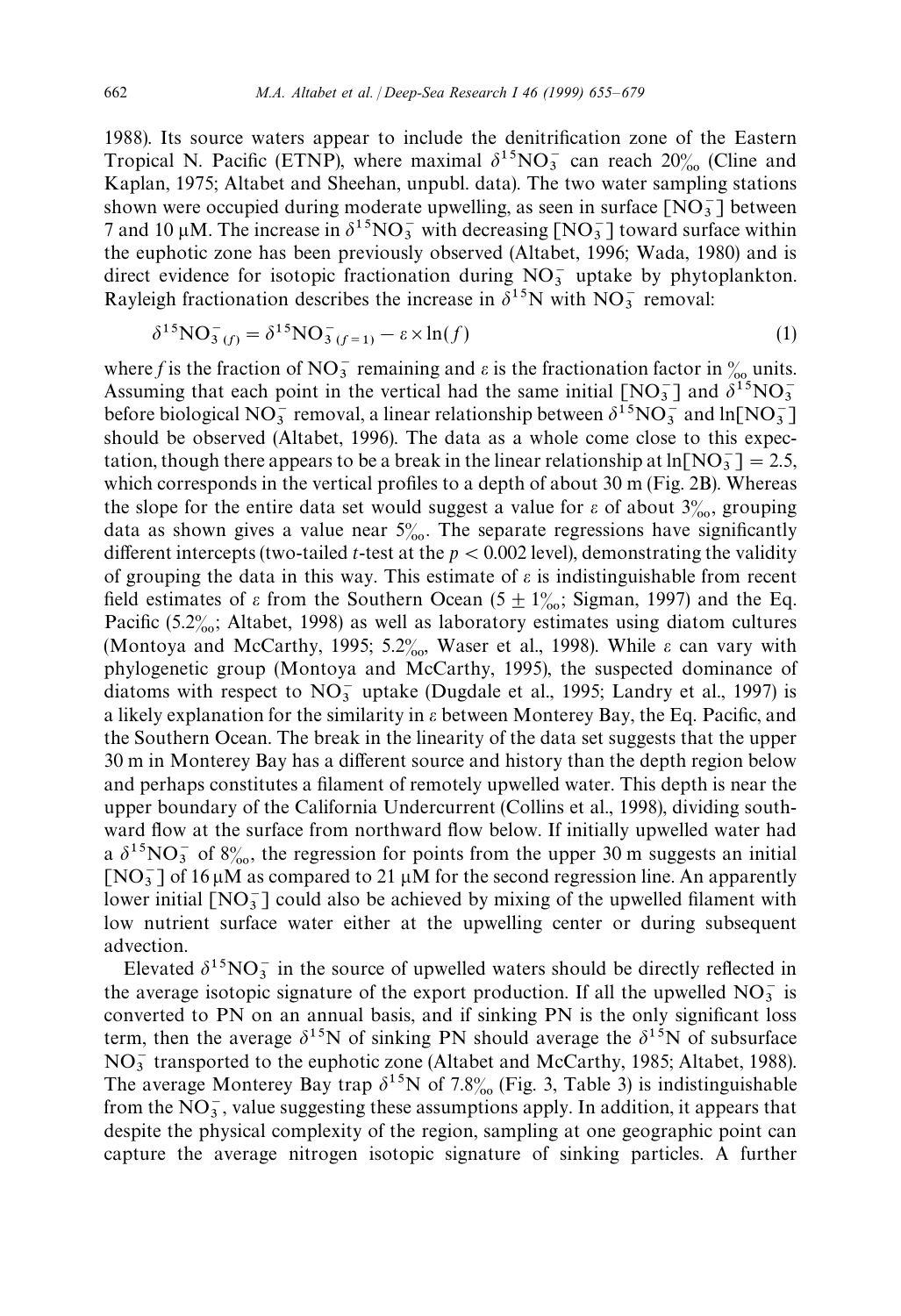

Fig. 3. Monterey Bay time-series data. (A)  $\delta^{15}N$  for sediment trap samples and mass flux. (B) Sea-surface [NO<sub>3</sub>]. (C) Sediment trap time-series data for opal and PN flux.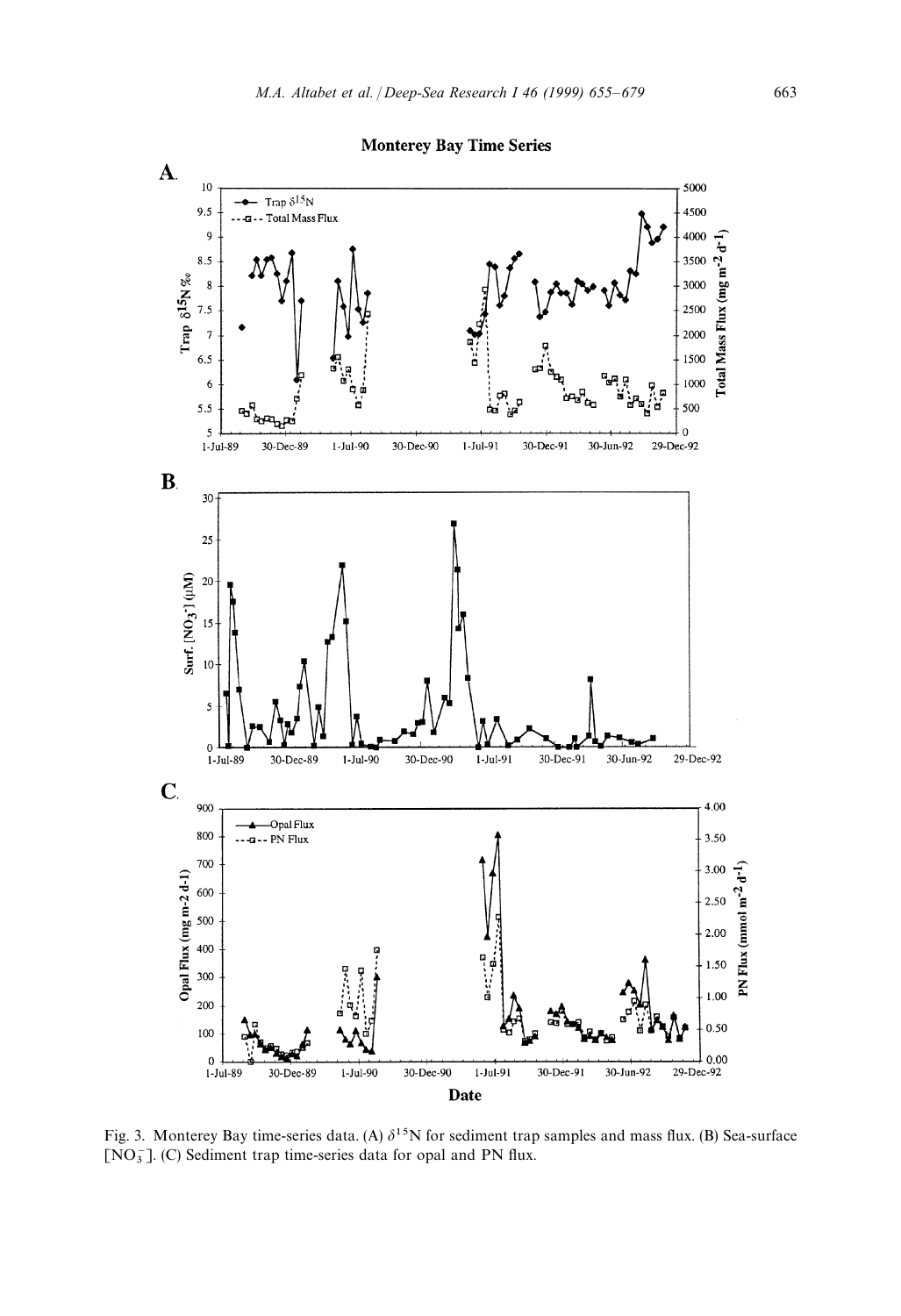| Table 3 |  |  |
|---------|--|--|

N flux weighted average  $\delta^{15}N$  values for the sediment trap time series and comparison to sub-euphotic zone  $NO<sub>3</sub><sup>-</sup>$  and surficial sediment. Data from an upper water-column hydrocast in the Delfin Basin, Gulf of California, is included for comparison (Station C)

| Site                                | N flux wt.<br>avg. trap $\delta^{15}$ N<br>$\binom{0}{00}$ | Min.<br>trap $\delta^{15}$ N<br>$\binom{0}{00}$ | Max.<br>trap $\delta^{15}$ N<br>$\binom{0}{0}$ | $\delta^{15}N$<br>$\binom{0}{00}$ | $NO3-$ Euphotic<br>zone POM<br>$\delta^{15}N$ (%) | <b>Bottom</b><br>sed. $\delta^{15}$ N<br>$\binom{0}{0}$ | Sed.<br>$\%N$ |
|-------------------------------------|------------------------------------------------------------|-------------------------------------------------|------------------------------------------------|-----------------------------------|---------------------------------------------------|---------------------------------------------------------|---------------|
| Monterey Bay                        | 7.8                                                        | 6.1                                             | 9.1                                            | 8.0                               | nd                                                | 7.1                                                     | $0.11\%$      |
| San Pedro Basin                     | 8                                                          | 6.9                                             | 10.7                                           | 8.0                               | nd                                                | 8.5                                                     | $0.33\%$      |
| Gulf of California<br>Carmen Basin  | 9                                                          | 5.6                                             | 10.0                                           | 9.7                               | 9.3                                               | 10.4                                                    | $0.45\%$      |
| Gulf of California<br>Guaymas Basin | 9.4                                                        | 6.6                                             | 11.3                                           | $11.5^{\rm a}$                    | 10.0                                              | 11.1                                                    | $0.50\%$      |
| Gulf of California<br>Delfin Basin  | nd                                                         | nd                                              | nd                                             | 11.8                              | 12.0                                              | nd                                                      | nd            |

! These samples appear to have come from the northern side of a surface water hydrographic front in this area.

implication is that bottom sediments receive and preserve this signal. The  $\delta^{15}N$  of sea-floor sediments near the trap site (7.1%) is very similar to average trap  $\delta^{15}N$ (Table 3). This is in contrast to observations from the deep-sea, where sediments are enriched by about  $4\%$  relative to average sediment trap values (Altabet, 1996). The lack of diagenetic enrichment in sediment  $\delta^{15}N$  is likely associated with higher %N and presumably better preservation. Similar results are found for the other trap sites in this study (see below).

During our period of observation seasonal upwelling in Monterey Bay produced elevated surface  $[NO_3^-]$  as high as 30  $\mu$ M (Fig. 3). A large range in the  $\delta^{15}$ N of sinking PN would be expected, considering that the  $\delta^{15}$ N of sinking PN produced at any time point should be given by

$$
\delta^{15} \mathbf{N}_{\mathbf{PN}} = \delta^{15} \mathbf{N} \mathbf{O}_3^- - \varepsilon \tag{2}
$$

$$
\delta^{15} \mathbf{N}_{\mathbf{PN}} = \delta^{15} \mathbf{N} \mathbf{O}_{3(f=1)}^- - \varepsilon \times \ln(f) - \varepsilon \tag{3}
$$

Newly upwelled water with  $\delta^{15}NO_3^-$  of 8% should produce PN with  $\delta^{15}N$  of 3%  $(\varepsilon = 5\%)$ . If initial [NO<sub>3</sub>] is 30  $\mu$ M, when depleted to 1  $\mu$ M, the  $\delta^{15}$ N of sinking PN would be 20<sup>%</sup>. However, the observed temporal variation in  $\delta^{15}N$  in the Bay is considerably less, from 6 to 9.5%. This range in  $\delta^{15}N$  is even marginally smaller than observed for our two  $\delta^{15}NO_3^-$  profiles (Fig. 2, ca. 4‰). In contrast, Rau et al. (1996) have reported a 2–8<sup>o</sup><sub>00</sub> range in  $\delta^{15}N$  for near-surface suspended POM. The  $\delta^{15}NO_3^$ data suggest that dilution of upwelled filaments with low-nutrient water can account for part of the reduced range in  $\delta^{15}N$  values. The suspended  $\delta^{15}N$ -PN data, though, suggest that residence time considerations may also account for part of our observations. If particle residence times in the euphotic zone are a substantial fraction of the drawdown time for  $NO_3^-$  in the upwelled filament, a reduced amplitude in the  $\delta^{15}N$  of the sinking PN compared to suspended PN would result (Altabet, 1996).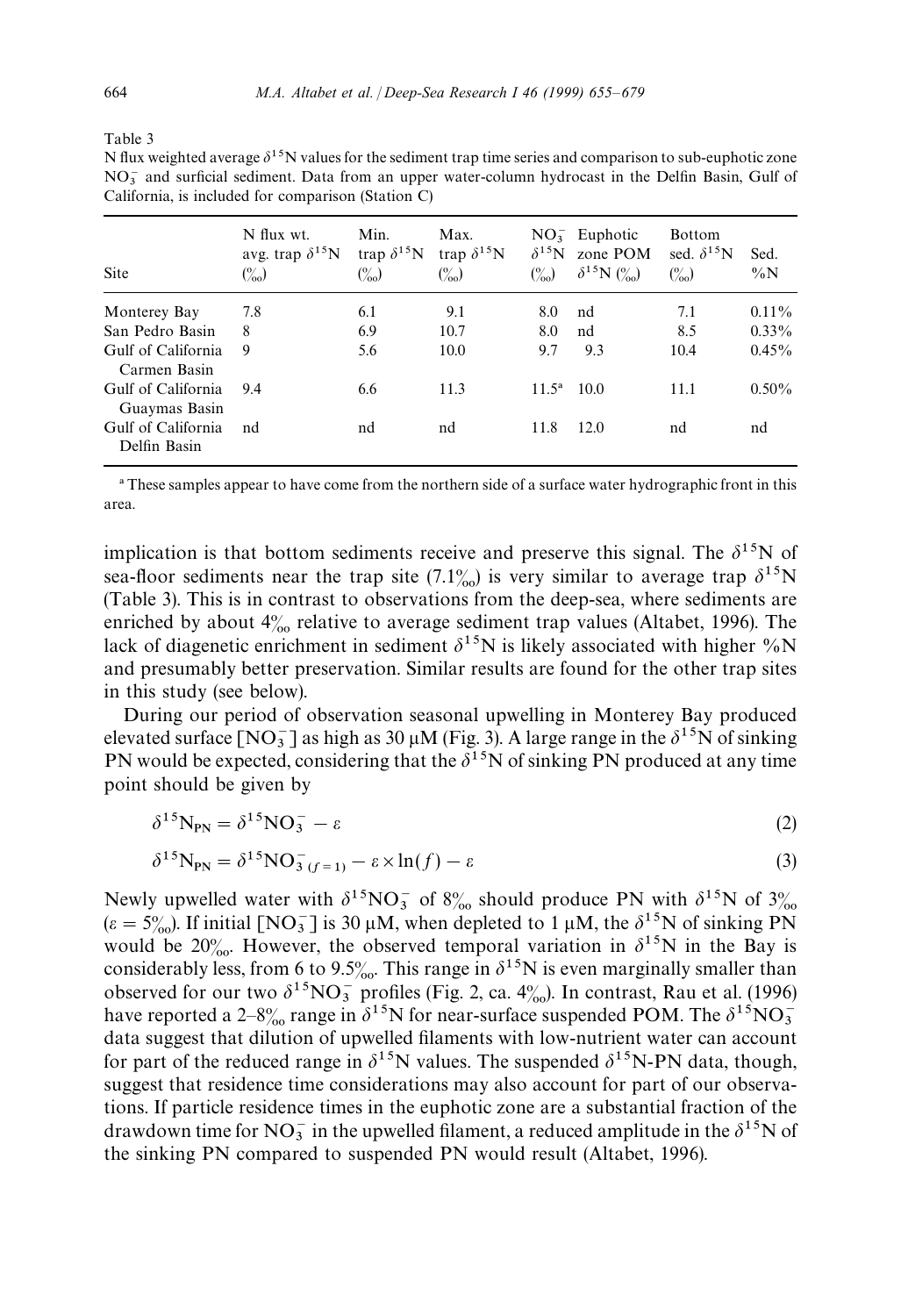Previous open-ocean studies suggest that upwelling events should at first cause  $\delta^{15}$ N minima and then, as NO<sub>3</sub> is exhausted,  $\delta^{15}$ N maxima. Particle flux maxima should occur during the transition in  $\delta^{15}N$  values (Altabet, 1996; Altabet et al., 1991). Our data is in substantial agreement with this perspective. The four periods of highest surface  $[NO<sub>3</sub><sup>-</sup>]$  (10–30  $\mu$ M) are associated with the most <sup>15</sup>N depleted samples  $(6-7.2\%)$ . However, the relationship is not as simple as in previous open-ocean studies. The highest  $[NO_3^-]$  does not correspond to the lowest  $\delta^{15}N$  values, and the phasing between them appears to vary. The gaps in the  $\delta^{15}N$  data also hinder a more precise characterization. Total particle mass flux in Monterey Bay also qualitatively shows the expected relationship, with highest values associated with or just lagging  $\delta^{15}$ N minima. An exception is at the beginning of the time-series. For opaline silica flux (opal), the relationship with  $\delta^{15}N$  is less tight but still apparent as expected given that upwelling events tend to result in diatom blooms (Chavez, 1996; Pilskaln et al., 1996). Paradoxically, an even weaker overall correspondence is observed between PN flux and  $\delta^{15}N$ . Since the increase in  $\delta^{15}N$  after an upwelling event is associated with the depletion of  $NO_3^-$  and production of PN, a closer linkage would be expected. POM flux and primary productivity over the trap site are, in contrast, well correlated for the non-El Niño portions of the time-series (Pilskaln et al., 1996).

The end of the Monterey Bay time-series hints at interannual variability. In 1992, there are no strong  $\delta^{15}N$  minima and from July to Dec.  $\delta^{15}N$  is distinctly higher as compared to the rest of the time-series. The years 1991 to 1994 were a period of extended El Niño conditions (Fig. 4), a likely cause of the observed variability. In fact, the El Niño index (SOI anomaly) is particularly extreme in the first third of 1992. Chavez



Fig. 4. Southern Oscillation Index (SOI) anomaly for the period 1989*—*1996. This index is based on sea level pressure difference between Tahiti and Darwin. ENSO (El Niño) conditions are indicated by negative values.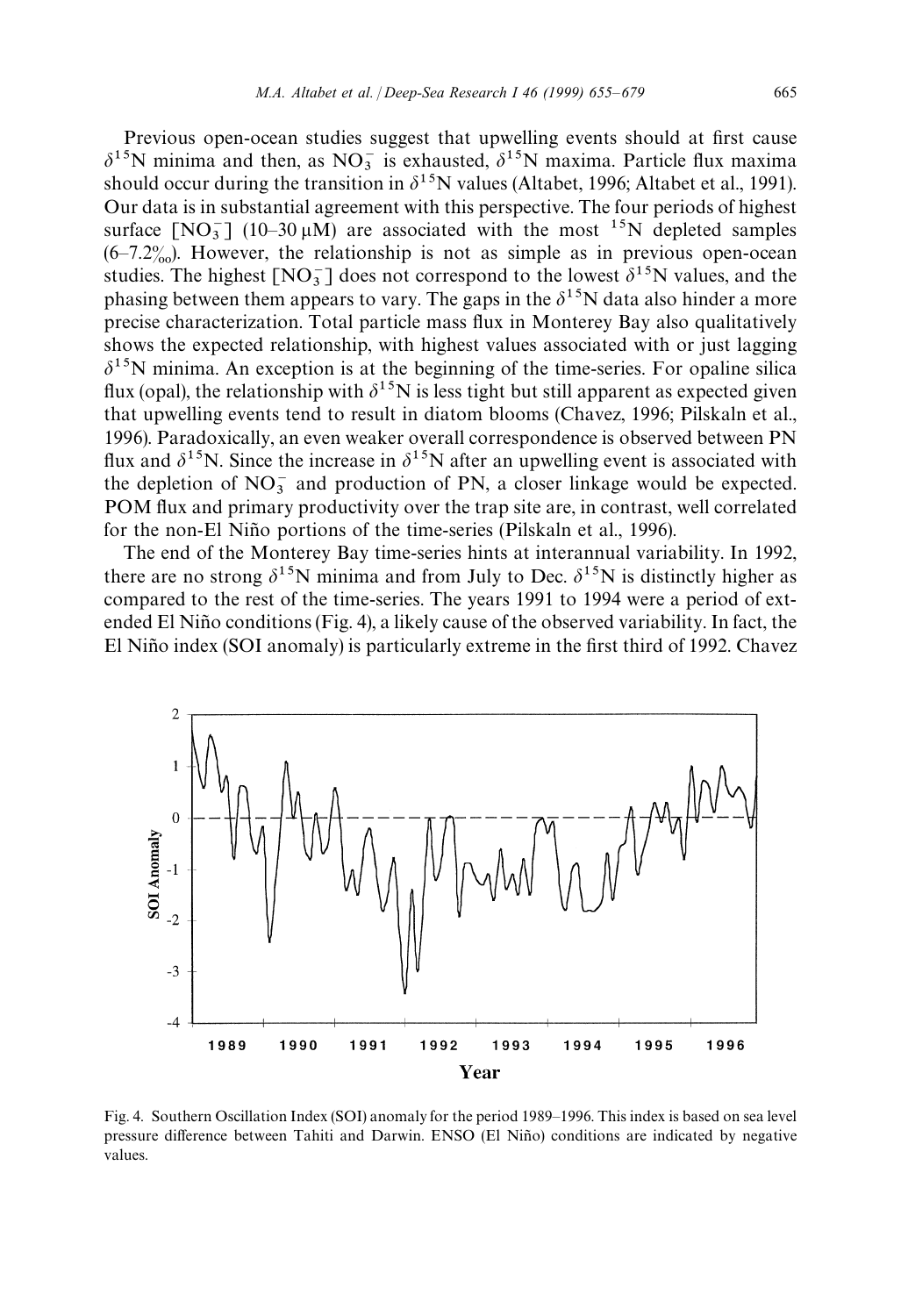$(1996)$  and Pilskaln et al.  $(1996)$  associated El Niño conditions with a suppression of upwelling in Monterey Bay, as can be seen by the fact that there is only one relatively small peak in surface  $[NO_3^-]$  in 1992 and no large peaks in the particulate mass flux. As a result, the lack of distinct  $\delta^{15}N$  minima is reasonable. The approximate  $1\%$ increase in  $\delta^{15}$ N after July 1992 is more difficult to understand but may be associated with increases in the  $\delta^{15}$ N of subsurface NO<sub>3</sub>. This could occur if the California Undercurrent intensifies during El Niño and this is the source of  $NO<sub>3</sub><sup>-</sup>$  enriched in <sup>15</sup>N (Liu and Kaplan, 1979). Unfortunately, our Monterey Bay  $\delta^{15}NO_3^-$  data dates only from a period of normal upwelling conditions.

## *3.2. San Pedro Basin*

Like Monterey Bay,  $\delta^{15}N$  values for San Pedro Basin sediment traps should also be influenced by: (1) episodic upwelling events temporarily enriching surface  $[NO<sub>3</sub>^-]$  and (2) the average  $\delta^{15}NO_3^-$  in subsurface waters. The second condition is clearly evident. Liu and Kaplan (1989) report  $\delta^{15}NO_3^-$  values of about  $8\%$  at the base of the euphotic zone (Fig. 5) equal to average  $\delta^{15}N$  values for sediment trap material (Table 3). This  $\delta^{15}$ N value is indistinguishable from our Monterey Bay observations. In this location, though,  $\delta^{15}NO_3^-$  increases to a maximum of nearly 12<sup>%</sup> at 350 m. Since this part of the water column is not suboxic, high  $\delta^{15}NO_3^-$  must have been advected from a region of water column denitrification with subsequent mixing with oxic waters. Liu and Kaplan (1989) concluded that the ETNP is the source region. The amount of  $NO<sub>3</sub><sup>-</sup>$ Exaptan (1989) concluded that the ETNF is the source region. The amount of NO<sub>3</sub> removed by denitrification can be assessed by calculating a  $NO_3^-$  anomaly relative to  $PO<sub>4</sub><sup>-3</sup>$  (N<sup>\*</sup>, Gruber and Sarmiento, 1997). There is an inverse relationship between N<sup>\*</sup>



Fig. 5. Data for San Pedro Basin replotted from Liu and Kaplan (1989) and Liu (1979). Note the sill depth is just below 700 m: (A)  $NO_3^-$  and  $PO_4^-$ <sup>3</sup> concentration with depth; (B) vertical profiles for  $\delta^{15}NO_3^-$  and  $N^*$ (see text) with average trap  $\delta^{15}N$  shown.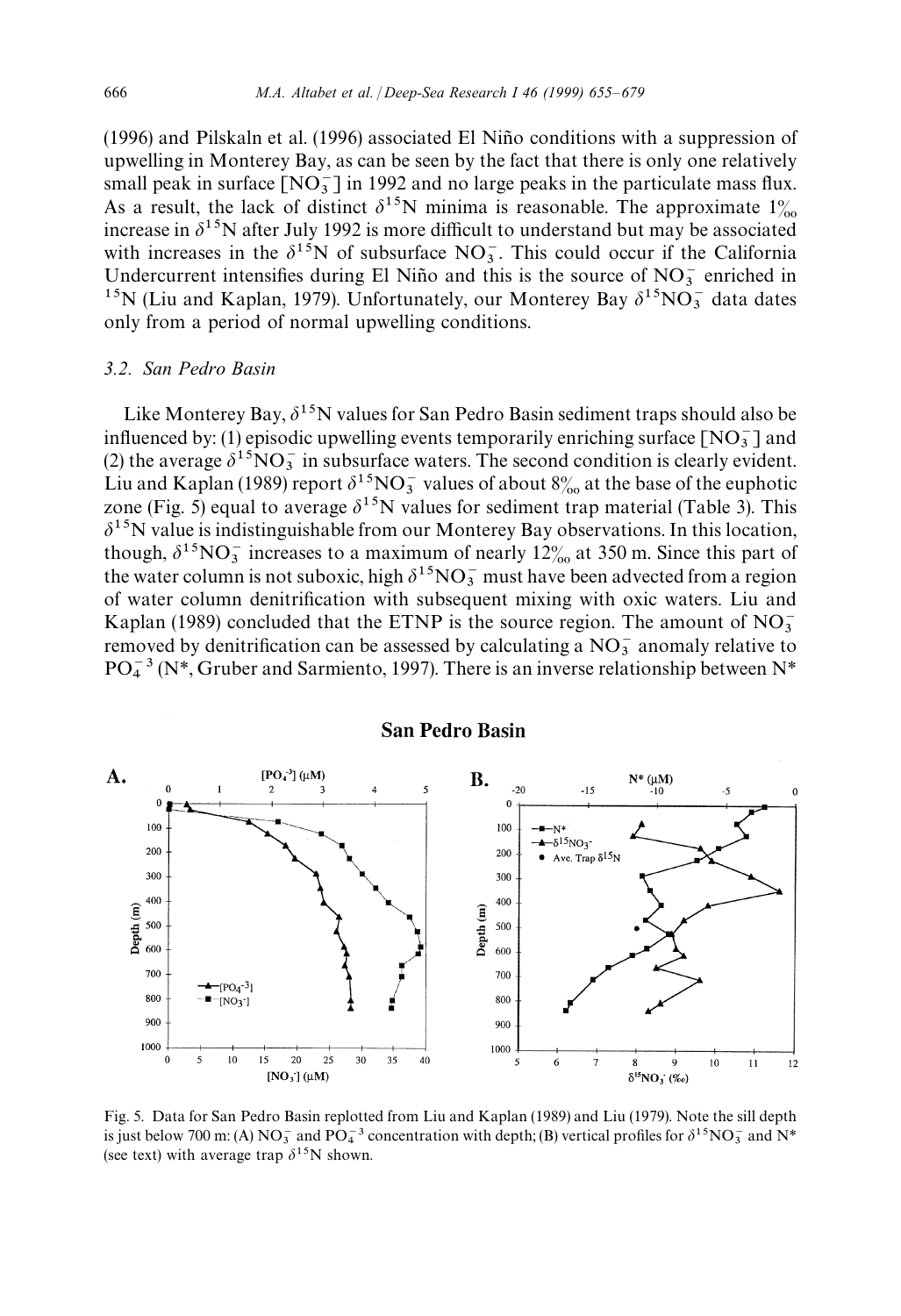and  $\delta^{15}NO_3^-$  down to about 500 m (Fig. 5). Below this depth the magnitude of the negative  $N^*$  anomaly increases though  $\delta^{15}NO_3^-$  decreases. The sill depth for San Pedro Basin is about 720 m, and these deeper observations may be the result of sedimentary denitrification. There appears to be little isotopic fractionation associated with this process as compared to water column denitrification due to rate limitation by transport through the sediments (Brandes and Devol, 1997).

Sediments from this basin have  $\delta^{15}N$  values as reported by Nelson et al. (1987) indistinguishable from the trap values (Table 3). Supporting our contention that the 0.5 years worth of data from San Pedro Basin is representative of a longer term average, Nelson et al. (1987) also reported the same  $\delta^{15}N$  for material from floating sediment traps  $(8\%)$  as we find for the moored traps. It should be noted that the strong subsurface maximum in  $\delta^{15}NO_3^-$  observed in the vicinity of 350 m suggests the possibility of  $\delta^{15}N$  values for sediment trap material varying with the depth of origin of upwelled waters.

The San Pedro Basin sediment trap time-series is too short and fragmentary to characterize well the seasonal and episodic variations in  $\delta^{15}N$ . A much longer sediment trap time-series from the Santa Barbara Basin should provide this level of detail (Thunell et al., 1995). However from the present data, it would appear that instead of being characterized by distinct minima, the series is characterized by brief periods of high  $\delta^{15}$ N (Fig. 6). Four out of five of these maxima correlate with minima in total particulate mass and opal flux. As in Monterey Bay, the strongest  $\delta^{15}N$  signals do not correspond to the largest fluxes, and the relationship with PN flux is somewhat weaker than for opal and total mass flux. Temperature records (Thunell et al., 1994a) show late April to early June to be a period of upwelling in San Pedro Basin. The expected  $\delta^{15}$ N minima are absent, though in this case NO<sub>3</sub> data were not obtained. Aging filaments of upwelled water substantially depleted of nutrients would be enriched in  $15N$  and would not export  $15N$ -depleted sinking POM in the vicinity of the trap site. The peaks in  $\delta^{15}$ N may reflect periods in which such filaments are in the vicinity of the trap site. By way of comparison with Monterey Bay, this explanation is sensible given that the San Pedro Basin trap is at greater distance from the presumed upwelling center.

## *3.3. Gulf of California*

Average  $\delta^{15}N$  values for the Carmen Basin and Guaymas Basin traps are very similar to each other (9 and 9.4%) but  $> 1\%$  higher than at the other trap locations (Table 3). The seasonal amplitude in variation in  $\delta^{15}N$  is about 4.5%. Summertime euphotic zone POM have values ranging from 9 to  $12\%$  depending on location, further demonstrating this system to be generally enriched in  $15N$  as compared to other regions (Fig. 7; Altabet, 1996). As expected, this isotopic enrichment in suspended and sinking PN reflects the  $\delta^{15}$ N of subsurface NO<sub>3</sub>. The Gulf of California is suboxic between about 300 and 900 m with denitrification influencing this layer. Accordingly,  $\delta^{15}NO_3^-$  reaches a maximum of 14 $\frac{6}{10}$  at 500 m within the OMZ (Fig. 7). Aside from the shallowest sample, there is a clear inverse relationship between N*\** and  $\delta^{15}NO_3^-$  in our deep hydrostation in the Carmen Basin (Station A). The near-surface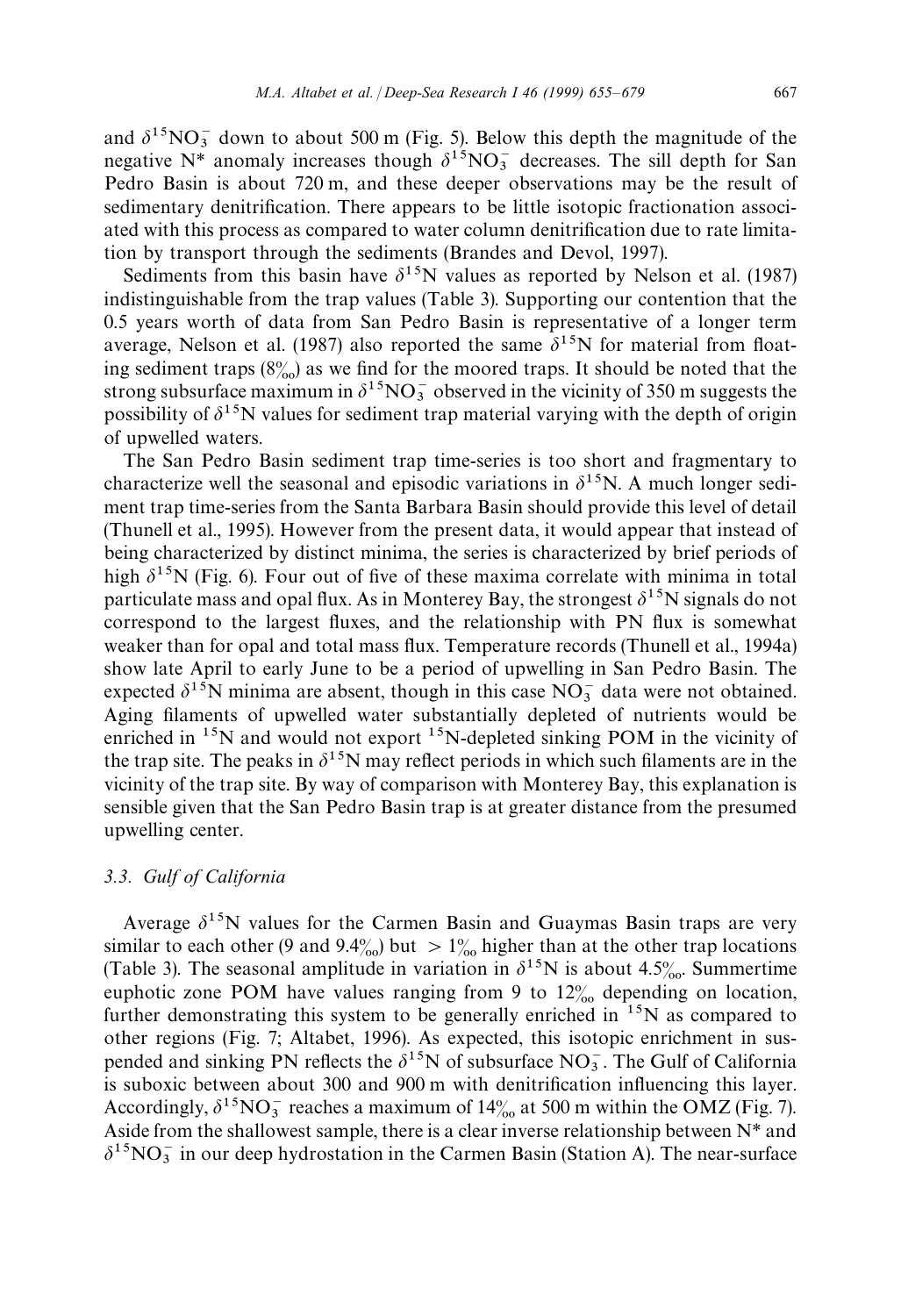

Fig. 6. San Pedro Basin time-series sediment trap data. (A)  $\delta^{15}N$  and mass flux; (B) opal and PN flux.

enrichment in  $\delta^{15}NO_3^-$  (< 60 m) is likely due to  $NO_3^-$  assimilation by phytoplankton, which would not influence N<sup>\*</sup> because of concurrent removal of both NO<sub>3</sub> and PO<sub>4</sub><sup>3</sup> which would not influence N\* because of concurrent removal of both  $NO_3^-$  and  $PO_4^{-3}$ <br>in Redfield proportions. We also have  $\delta^{15}NO_3^-$  and N\* data from shallower hydrocasts taken at the northern boundary of the Guaymas Basin (Station B) and in Delfin Basin (Station C; Fig. 1). Though nutrient profiles are similar,  $\delta^{15}NO_3^-$  at these two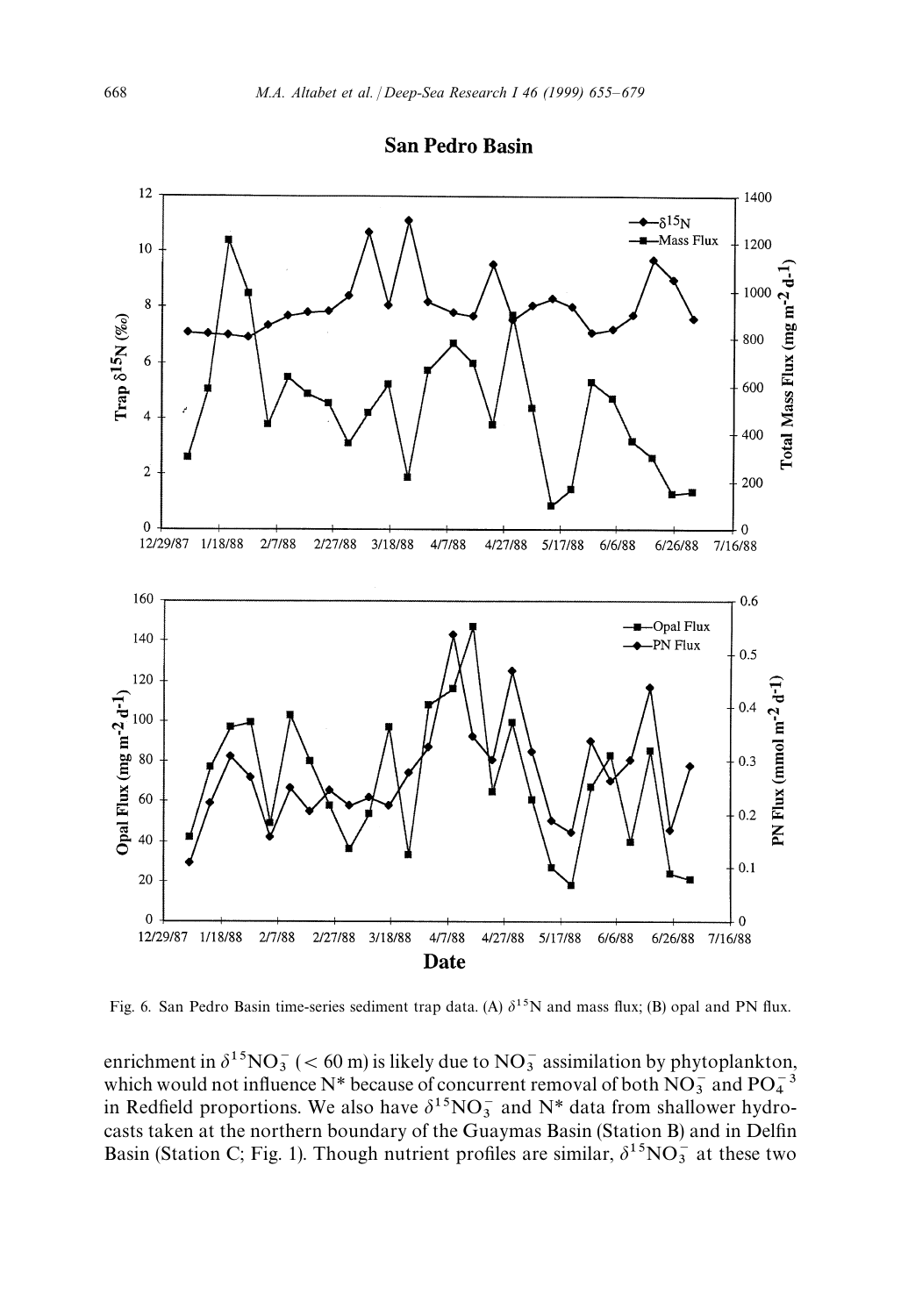

## **Gulf of California**

Fig. 7. Vertical profiles taken in June 1990 from the Gulf of California. Station A is in Carmen Basin at 26<sup>°</sup>13'N, 110<sup>°</sup>36'W, Station B is at 27<sup>°</sup>54'N, 111<sup>°</sup>39'W at the northern edge of Guaymas Basin, and Station C is at 29°51'N, 113°53'W in Delfin Basin (see Fig. 1). The shaded area indicates the OMZ. (A) NO<sub>3</sub> and  $PQ_4^3$  concentration data. (B) Vertical profiles for  $\delta^{15}NO_3^-$  and  $N^*$  (see text).  $\delta^{15}N$  values for near-surface POM and the sediment trap average are shown. (C)  $\delta^{15}NO_3^-$  vs ln [ $NO_3^-/(NO_3^- - N^*)$ ]. The latter term is an estimate of the fraction of  $NO<sub>3</sub><sup>-</sup>$  remaining after denitrification. The linear portion of the relationship indicates operation of Rayleigh fractionation in the  $>300$  m portion of Station A (see text). Not plotted are Station A euphotic zone data, which are clearly influenced by phytoplankton removal of  $NO<sub>3</sub>$ . Data for San Pedro Basin and Monterey Bay are plotted for reference.

sites is much more homogeneous that in the corresponding  $<$  500 m region of Station A, and its relationship with N*\** is considerably altered (see below). Our speculation is that (1) this is a characteristic feature of Northern Gulf water in the upper Gulf, and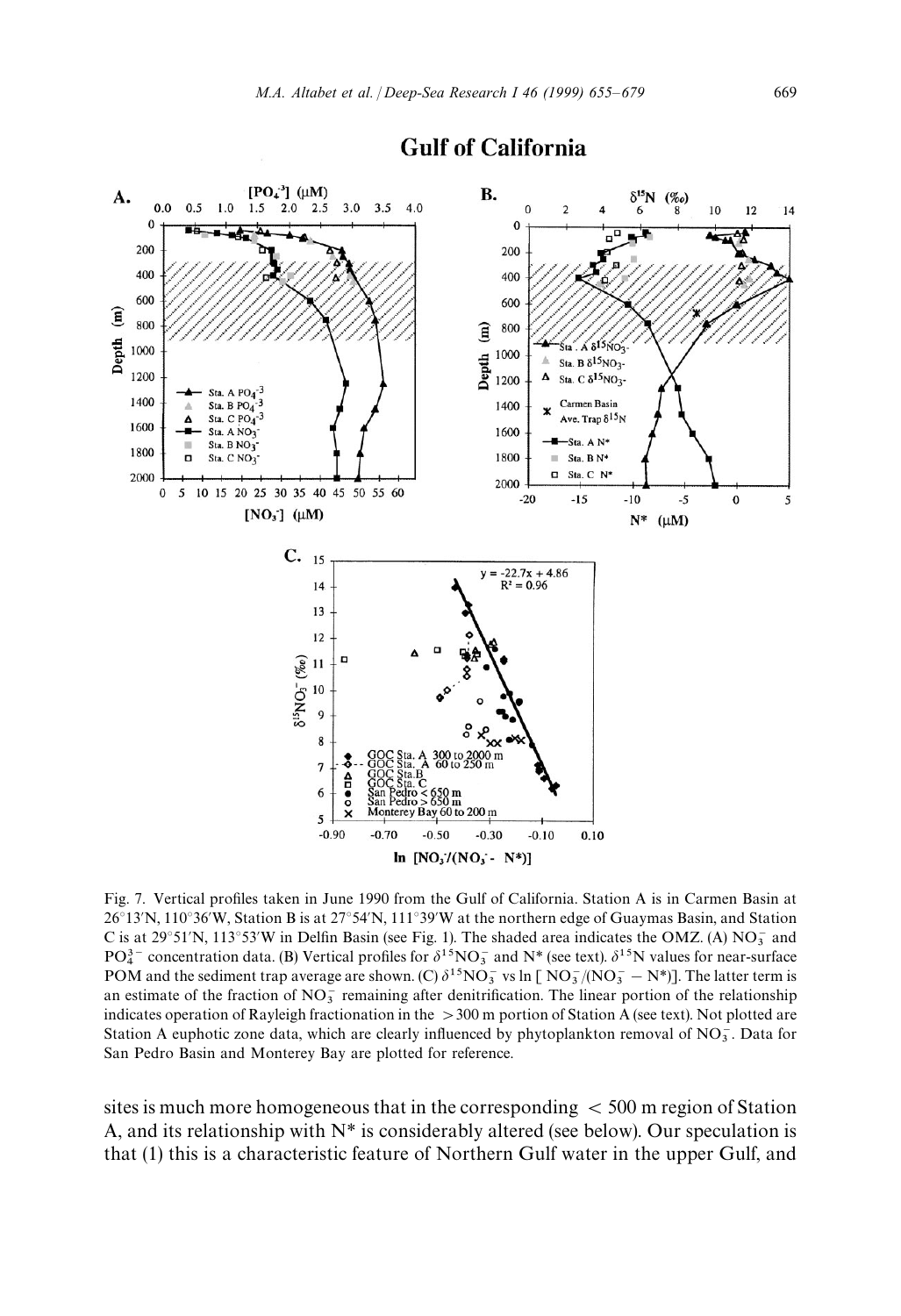(2) Station B is effectively just north of the front marking the southern boundary of this water mass.

The same general approach taken for estimating the  $NO_3^-$  uptake fractionation factor in Monterey Bay can be used for estimating  $\varepsilon$  associated with denitrification. However, the assumption of a homogeneous initial  $[NO_3^-]$  need not be made. A value for *f* can be calculated if initial  $[NO_3^-]$  is taken to be  $[NO_3^-] - N^*$  such that

$$
f = [NO_3^-]/([NO_3^-] - N^*)
$$
\n(4)

For the OMZ and below ( $>$ 300 m depth), such a relationship is observed with an  $r^2$  of 0.96 (Fig. 7C). The magnitude of the slope is an estimate of the fractionation factor  $(22.7\%)$ , which is within the range of previous estimates (Delwiche and Steyn, 1970; Miyake and Wada, 1971; Wellman et al., 1968). Open-ocean field studies have found both higher and lower values (Cline and Kaplan, 1975; Liu, 1979). The *y*-intercept predicts a value of  $4.9\%$  for NO<sub>3</sub> uninfluenced by denitrification. This value is within the 4.5–5<sup>o</sup><sub>∞</sub> range of average deep water  $\delta^{15}NO_3^-$  (Sigman, 1997).

Within the oxic near-surface layer  $( $300 \text{ m}$  depth)$  at Stations A, B, and C, this relationship breaks down, with points falling below the relationship expected from the deeper data. This may result from mixing of waters that have experienced denitrification with those that have not. Isotopic fractionation is logarthmically related to  $NO<sub>3</sub>$ <sup>3</sup> depletion by denitrification, while N*\** values mix linearly. Moreover, N*\** in the  $<$ 300 m depth region may overestimate the denitrification-caused NO<sub>3</sub> deficit if either preformed or regenerated  $NO_3^-$ :  $PO_4^{3-}$  deviate negatively from the 16:1 ratio used in calculating  $N^*$ . Another possibility is that water  $\lt$  300 m in depth has experienced denitrification through contact with the sediments along the sides of the basin, which may produce little nitrogen isotopic fractionation (Brandes and Devol, 1997). Contributions from nitrogen fixation would also cause deviations from the deep  $\delta^{15}NO_3^-$ : N\* relationship with the magnitude of N\* decreasing. However, points would deviate to the region above the regression in Fig. 7C, since N fixation is adding nitrogen more enriched in <sup>15</sup>N ( $-1\%$ ; Hoering and Ford, 1960; Minagawa and Wada, 1986; Miyake and Wada, 1971) than the  $N_2$  that had been produced by denitrification (- 8 to  $-16\%$ ) depending on  $\delta^{15}NO_3^- (\delta^{15}N N_2 = \delta^{15}NO_3^- - \epsilon)$ .

San Pedro Basin ( $< 650 \text{ m}$ ) and Monterey Bay ( $60-200 \text{ m}$ )  $\delta^{15}$ NO<sub>3</sub> values fall near the linear trend supporting a similar source region in the ETNP for these California margin waters and those from the Gulf of California, though not without some modification. Deeper points from the San Pedro Basin deviate from the linear trend, again supporting other influences on  $\delta^{15}NO_3^-$ , such as sedimentary denitrification. Unlike the Gulf of California, the upper portion of the San Pedro Basin water column does fall near the regression line, indicating little mixing with other waters, etc. The relative dispersion of the Monterey Bay data is also likely due to greater influence of mixing with other water masses with distance from the ETNP.

As at the other sites,  $\delta^{15}NO_3^-$  just below the euphotic zone is rather close to the average trap  $\delta^{15}N$  value in Carmen Basin (Table 3). Denitrification is the obvious cause of <sup>15</sup>N-enriched NO<sub>3</sub> to the euphotic zone and thus producing the high  $\delta^{15}$ N values of the trap material. At Guaymas Basin,  $\delta^{15}NO_3^-$  appears to be  $2\%$  higher than the trap value. Since the Carmen and Guaymas Basin traps are very similar in average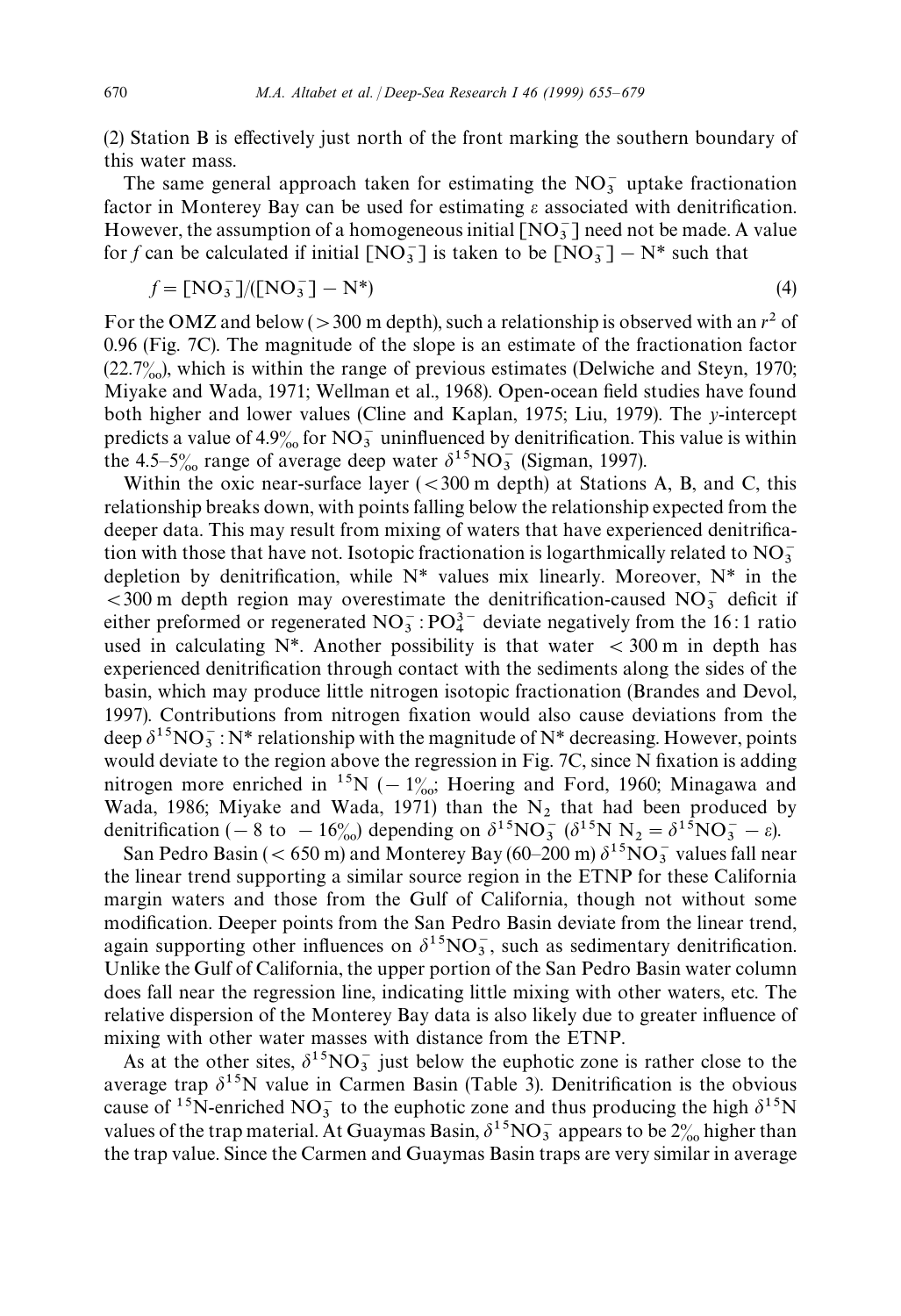$\delta^{15}$ N, this difference is likely due to Station B being within Northern Gulf Water, whereas the Guaymas Basin trap is chiefly influenced by Central Gulf Water, as characterized by the Station A data. This is not unreasonable given the location of Station B at the northern boundary of Guaymas Basin.

Also in agreement with the other two trap sites is the similarity in  $\delta^{15}N$  between the Gulf of California trap material and seafloor sediments (Table 3). Whether within the OMZ or the oxic zone below (Pride et al., 1998), surficial sediments have  $\delta^{15}N$  values only  $1.5\%$  higher than the trap values, again showing little diagenetic influence. Interestingly, the  $\delta^{15}NO_3^-$  values are even closer to sediment  $\delta^{15}N$ . The paleoceanographic implications of these observations will be discussed below.

Seasonal variations in trap  $\delta^{15}N$  appear at first very coherent in the Gulf of California; every year there is a discernible minimum in  $\delta^{15}N$  (Fig. 8). Where the Carmen Basin and Guaymas Basin time-series overlap, values are very similar for both  $\delta^{15}$ N and material fluxes, indicating that the seasonal variability observed is prevalent throughout this middle section of the Gulf and that they are both influenced by the same source waters for nutrients as surmised above. Similar seasonal variations are expected, since  $NO_3^-$  injection to surfaces waters is brought about in part by large-scale wintertime convective mixing. It is also expected that  $\delta^{15}N$  minima would occur during this season and be correlated with large peaks in biogenic mass flux (Altabet and Deuser, 1985; Altabet et al., 1991; Nakatsuka et al., 1992). This pattern is observed in the winters of 1993*—*1994 and 1994*—*1995. However, other years are anomalous with respect to the prior open-ocean results. The minima in  $\delta^{15}N$  from 1990*—*1992 (1991*—*1992 is a strong El-Nin8o period) occur in late summer and are not well correlated with mass flux. In particular, opal flux is low. As seen at the other sites the general relationship between  $\delta^{15}N$  and PN flux is poorer than for mass and opal flux. Even in the more 'normal' years '93 to '96, the peaks in opal flux in the Gulf of California lead the minima in  $\delta^{15}N$ , opposite to expectations.

Without a hydrographic time series companion to the Gulf of California sediment trap series, we have only a limited ability to understand these apparent anomalies in the  $\delta^{15}$ N record. The vertical profiles for POM and NO<sub>3</sub> were collected in June 1990, a non-El Niño period. Nevertheless several lines of evidence point to possible answers. The summertime minima in  $\delta^{15}N$  occur during strong El Niño years (Fig. 4), when annual upper layer transport from the south should be enhanced due to the weakening of strong wintertime northwesterly winds (Thunell, 1997). The lack of wintertime opal maxima and  $\delta^{15}N$  minima would then result from the relative failure of strong convective mixing/upwelling to inject nutrients into the euphotic zone.

More difficult to understand is the cause of the Gulf of California summertime minima in  $\delta^{15}$ N, which are clearly not connected with NO<sub>3</sub> enrichment of surface waters. The most likely cause is the input at these times of new nitrogen that is relatively depleted in <sup>15</sup>N as compared to observed sub-euphotic zone  $NO<sub>3</sub>$ . This source could be exterior to the Gulf and manifest as enhanced northward transport of near-surface tropical waters with low  $\delta^{15}NO_3^-$ . The  $\delta^{15}NO_3^-$ : ln  $[NO_3^-]$ /  $(\text{[NO<sub>3</sub>]<sup>-</sup> N<sup>*</sup>)$  relationship in Fig. 7c is consistent with persistent additions of low  $\delta^{15}$ N NO<sub>3</sub> relative to N<sup>\*</sup> to the upper 250 m. The strength of this low  $\delta^{15}$ N source may have increased during periods of distinct summertime minima in trap  $\delta^{15}N$ ,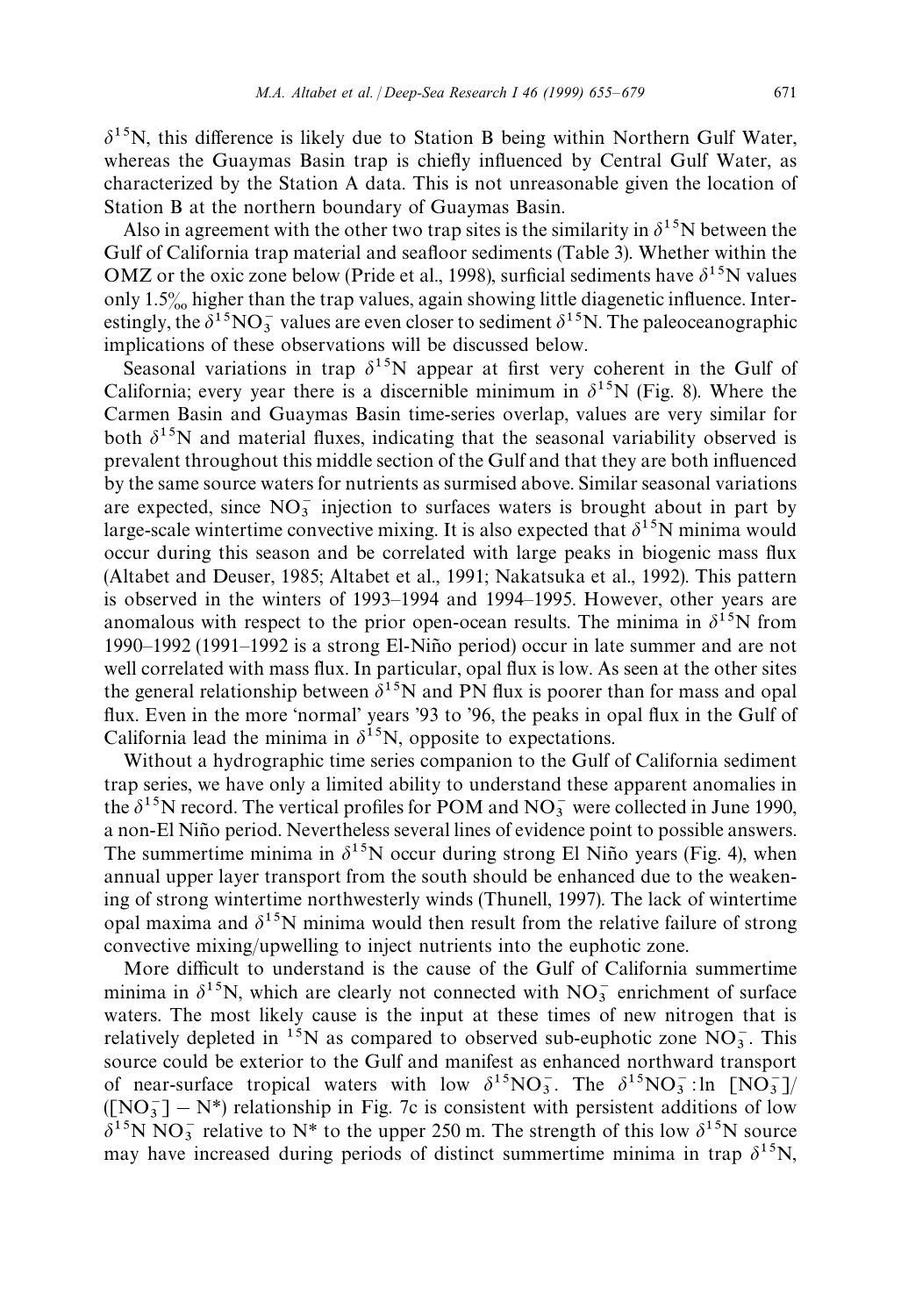



Fig. 8. Gulf of California sediment trap time-series data: (A)  $\delta^{15}N$  for sediment trap samples and mass flux; (B) Sediment trap time-series data for opal and PN flux.

thereby decreasing sub-euphotic zone  $\delta^{15}NO_3^-$  at these times. Unfortunately the  $\delta^{15}NO_3^-$  of the source of tropical/subtropical Pacific surface water that penetrates up the Gulf to our study area is not known. Another possibility is of nitrogen fixation  $(\delta^{15}N$  near  $-1$  to  $0_{\infty}^{\circ}$ , Hoering and Ford, 1960; Minagawa and Wada, 1986, 1971)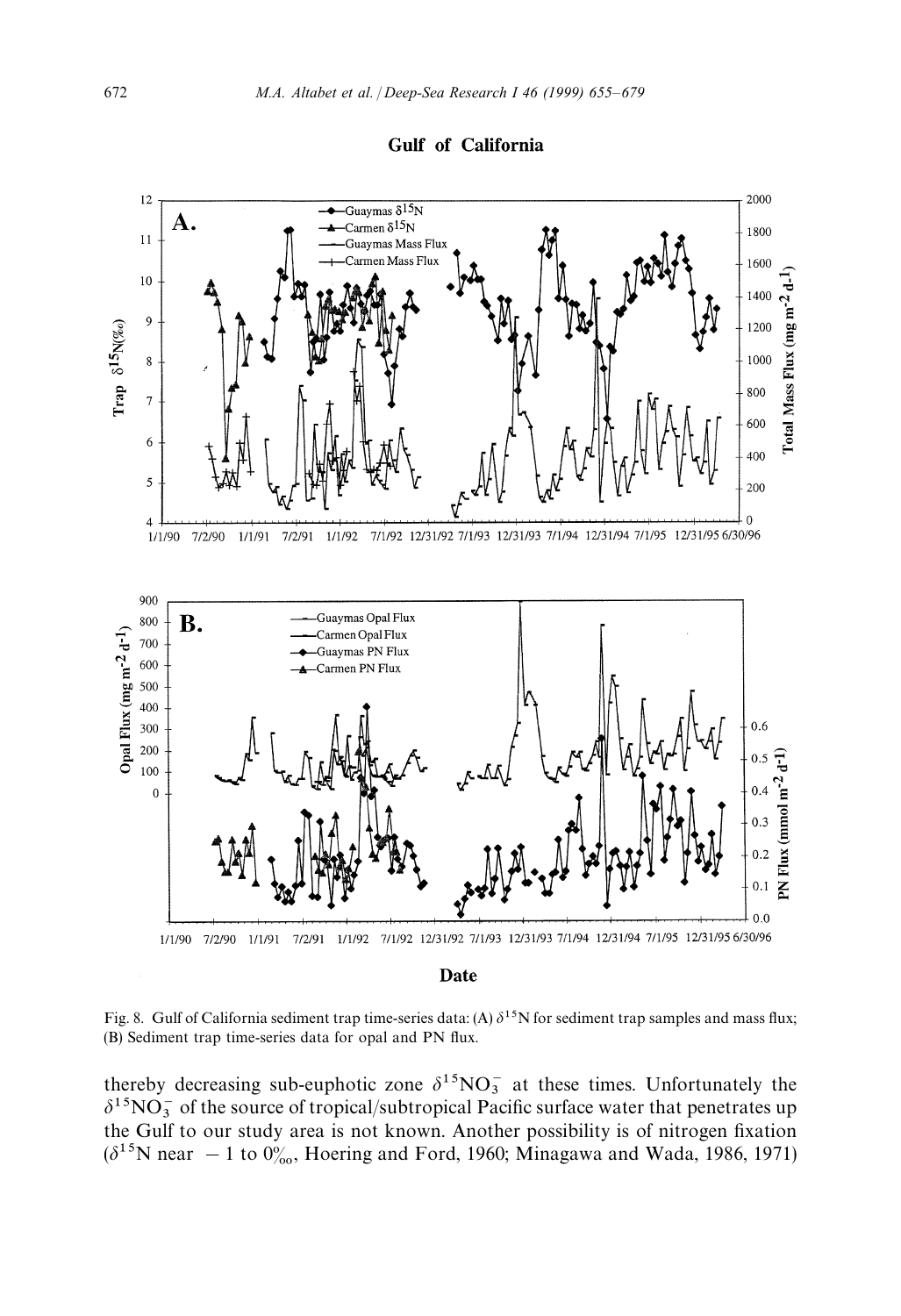

Fig. 9. Annual average  $\delta^{15}N$  weighted by PN flux from the Carmen Basin sediment trap vs the annual average Southern Oscillation Index (SOI) anomaly.

occurring in the Gulf during summer stratification, when there is no prior wintertime input of  $NO_3^-$  to the euphotic zone. N fixation, however, does not appear to be responsible for the observed deviation from the denitrification trend in Fig. 7C (see above) and would have to 'turn on' only during these periods.

Whatever its origin, changes in the strength of this putative low  $\delta^{15}N$  source of new nitrogen should produce interannual variations in average  $\delta^{15}$ N for trap material. In fact, a modest 0.8 to 0.9% range in annual average  $\delta^{15}N$  is observed (Table 4). Nevertheless, the highest value of  $10\%$  occurs in the year with the smallest annually averaged SOI anomaly (Fig. 4) as well as the highest total particulate mass and opal flux. The year with the lowest  $\delta^{15}N$  annual average, 1992, also corresponds to the largest summertime  $\delta^{15}N$  minima and SOI anomalies, though not the smallest particle mass flux. This year also saw the strongest input of tropical Pacific surface water to Guaymas Basin (Thunell data). Overall a positive relationship is seen between annual flux weighted average  $\delta^{15}N$  and annual average SOI anomaly (Fig. 9). It appears that El Niño events lower the  $\delta^{15}N$  of new nitrogen delivered to the surface waters of the Gulf of California.

Our speculation that El Niño increases Monterey Bay trap  $\delta^{15}N$  is not necessarily inconsistent with this observation. Considering hydrographic changes alone, a strengthening of the California Undercurrent could co-occur with increased flow of near-surface subtropical/tropical water to the Gulf of California. Obviously, future work needs to distinguish whether these nitrogen isotopic phenomena are mediated through hydrographic changes, stimulation of nitrogen fixation, or depression of denitrification. In any event, our results do suggest El Niño modulation of key nitrogen cycle processes, which can be recorded given sufficient resolution in the sediments.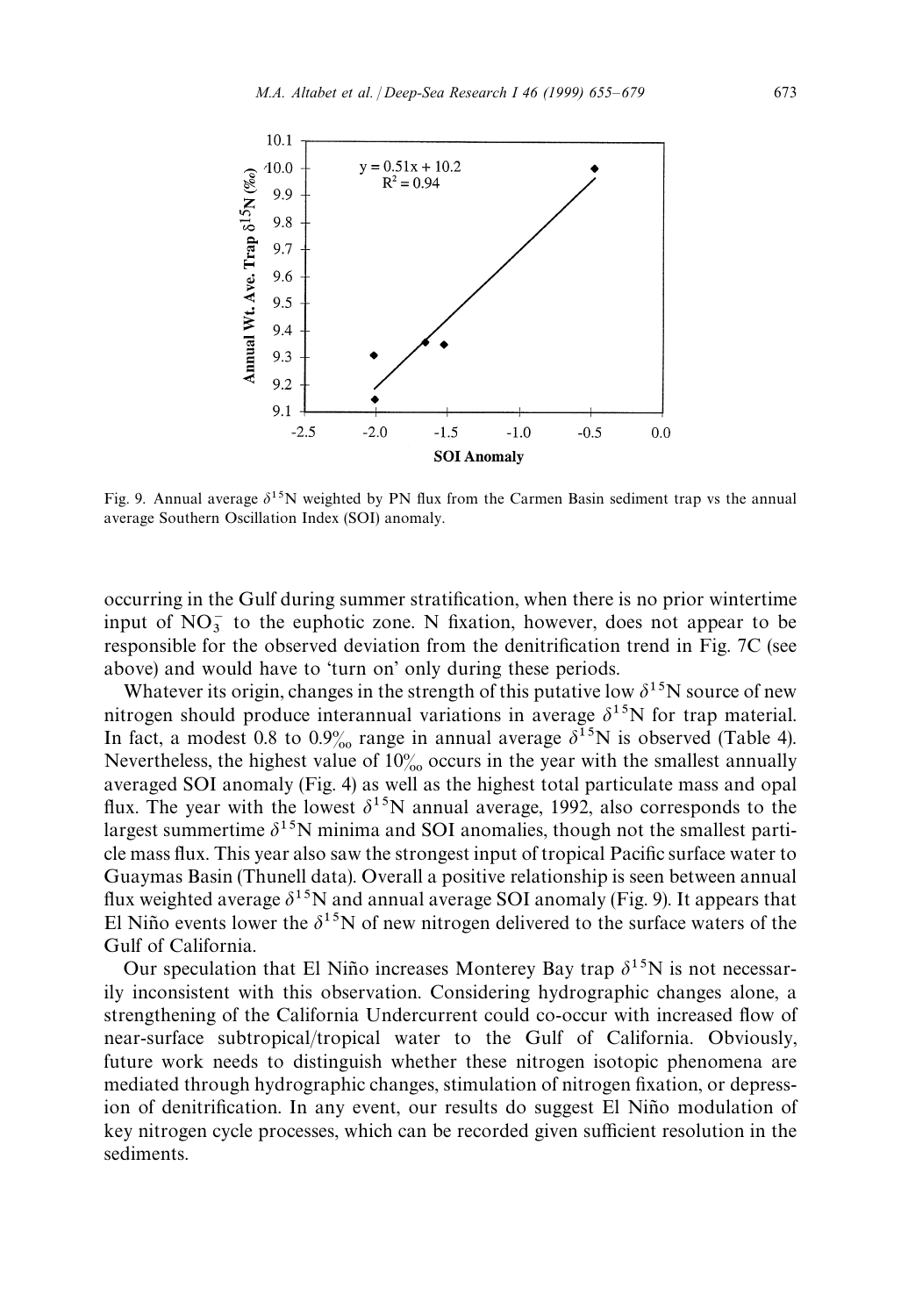#### 4. Inter-site comparison and conclusions

## 4.1. Average  $\delta^{15}N$  values

Mass balance considerations require that the average  $\delta^{15}N$  of new nitrogen inputs to the euphotic zone equal the average  $\delta^{15}N$  of exports (Altabet and McCarthy, 1985). If it is assumed that  $NO_3^-$  transported to the euphotic zone is the source of new nitrogen and rapidly sinking particles are the sink (Eppley and Peterson, 1979), then  $\delta^{15}$ N values for the two should be equivalent after taking into account any isotopic fractionation during partial  $NO<sub>3</sub><sup>-</sup>$  utilization. Studies at open-ocean sites have generally confirmed this hypothesis (Altabet, 1988, 1996).

However, there are a number of possible scenarios where this perspective can break down, such as when nitrogen fixation or inputs from land via the atmosphere or rivers are significant. Terrestrial sources are a particular concern in near-shore environments, such as those studied here. Additionally, the effective time/space scales of sampling by shallow near-shore sediment traps may be too small to adequately reflect the regional average. Deuser et al. (1990) refer to a hypothetical cone of sampling extending up from the sediment trap to the surface determined by the depth of the trap, the sinking speeds of particles, and the rates of horizontal advection and mixing. This may result in a particularly acute problem for Monterey Bay and San Pedro Basin which have complex physics. The cone of sampling may intersect at times a filament of upwelled water during only a small portion of its time course for  $NO<sub>3</sub>$ depletion. The result would be that the sinking particles would have  $\delta^{15}N$  values skewed from the large-scale average. Our sample sites are also in basins with relatively steep slopes, and there may be some influence of sediment resuspension and lateral transport from the shelf and upper slope.

Despite these potential difficulties, all three sites show a remarkable similarity between the  $\delta^{15}$ N values of sub-euphotic zone NO<sub>3</sub> and sinking particles (Table 3). For Monterey Bay and San Pedro Basin the values are indistinguishable, given an analytical reproducibility of better than  $\pm 0.2%$ . For the Carmen Basin, the difference observed is only  $0.7\%$ . For Guaymas Basin, we have assumed that Station A is more representative than Station B due to hydrographic considerations. If non-El Niño conditions are considered more typical, the trap values and Station A  $\delta^{15}NO_3^$ are also indistinguishable (Table 4). Whatever the routes sinking particles take before being collected by the sediment traps, on average they represent the isotopic value of the presumed input. This may result from high values for horizontal advection and mixing, which would increase the surface area statistically sampled by the sediment traps (Deuser et al., 1990). The net effect is that over time they integrate the regions' new production with respect to isotopic composition.

There are a number of implications for this finding: First, sources of new nitrogen other than  $NO_3^-$  supporting export production are generally not significant. This was expected considering the importance of upwelling and wintertime convection to these systems. Since terrestrial N is generally low in  $\delta^{15}N$  (Sweeney and Kaplan, 1980), it also follows that this source is an insignificant input term of particulate N to these coastal systems. This is reasonable considering their relative high productivity and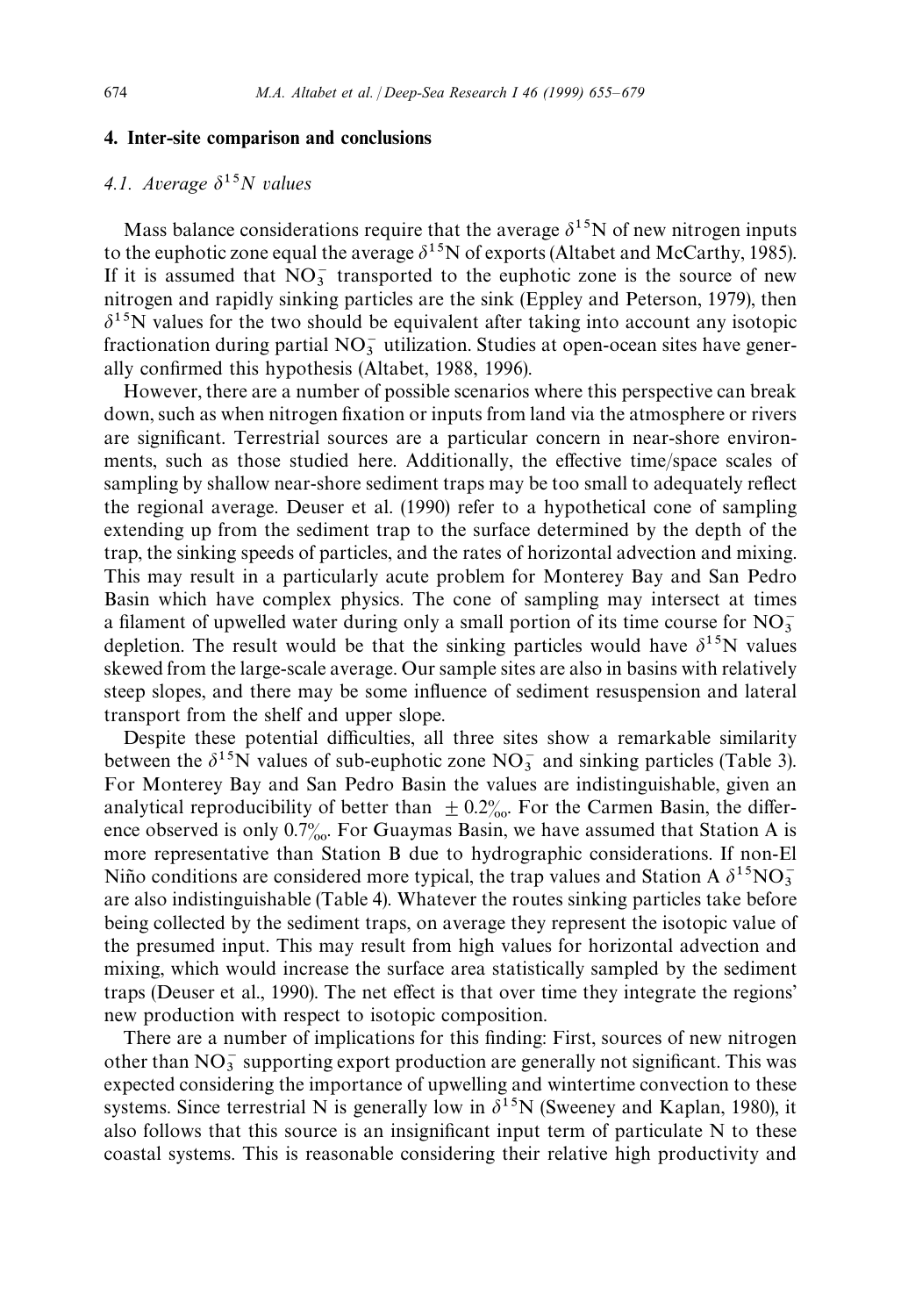| the same whether they are weighted by N flux or not |                                           |                                                |                                                |                                          |                                                            |                        |  |  |
|-----------------------------------------------------|-------------------------------------------|------------------------------------------------|------------------------------------------------|------------------------------------------|------------------------------------------------------------|------------------------|--|--|
| Year                                                | Avg.<br>$\delta^{15}N$<br>$\binom{0}{00}$ | Wt. avg.<br>$\delta^{15}$ N<br>$\binom{0}{00}$ | Avg. total<br>mass flux<br>$(g m^{-2} d^{-1})$ | Avg.<br>opal flux<br>$(g m^{-2} d^{-1})$ | Avg.<br>PN flux<br>(mmol m <sup>-2</sup> d <sup>-1</sup> ) | Avg.<br>SOI<br>anomaly |  |  |
| 91                                                  | 9.3                                       | 9.3                                            | 0.31                                           | 0.10                                     | 0.15                                                       | $-1.5$                 |  |  |
| 92                                                  | 9.1                                       | 9.1                                            | 0.45                                           | 0.13                                     | 0.25                                                       | $-2.0$                 |  |  |
| 93                                                  | 9.6                                       | 9.4                                            | 0.31                                           | 0.15                                     | 0.12                                                       | $-1.7$                 |  |  |
| 94                                                  | 9.3                                       | 9.3                                            | 0.41                                           | 0.20                                     | 0.18                                                       | $-2.0$                 |  |  |
| 95                                                  | 9.9                                       | 10.0                                           | 0.48                                           | 0.24                                     | 0.25                                                       | $-0.5$                 |  |  |

Average  $\delta^{15}$ N and flux values by year for the Guaymas Basin sediment trap Average  $\delta^{15}$ N values are nearly the same whether they are weighted by N flux or not

Table 4

low riverine inputs. These were the general conclusions of Thunell et al. (1994a) regarding organic C sources from examination of  $\delta^{13}$ C data for the San Pedro Basin trap. Winter  $\delta^{13}$ C values suggested, though, some terrestrial contributions, which were accompanied by large lithogenic fluxes. In contrast, terrestrial input was previously thought to be an important carbon and nitrogen isotopic endmember (Sweeney and Kaplan, 1980). Another implication is that sediment traps should record interannual variations in the  $\delta^{15}N$  of sub-euphotic zone  $NO_3^-$ , as observed in the Gulf of California (Table 4). How such variations may occur in response to hydrographic and climatological modification needs to be further studied. Such phenomena would also be observed as changes in the  $\delta^{15}NO_3^-$ : ln  $[NO_3^-]/(NO_3^-] - N^*$ ) relationships (Fig. 7).

Second, our results show that the sediments provide an accurate paleoceanographic record for  $\delta^{15}NO_3^-$ . Denitrification is the principal modifier of subsurface  $\delta^{15}NO_3^$ and is responsible for our observed values of  $> 8\%$  (Cline and Kaplan, 1975; Liu and Kaplan, 1989) as compared to an open-ocean average of  $4.6\%$  (Sigman, 1997). Our observations confirm the interpretation of the downcore record from the Gulf of California (Pride et al., 1998), the Mexican Margin in the ETNP (Ganeshram et al., 1995), and the Arabian Sea (Altabet et al., 1995) in terms of climatically linked variations in denitrification. These records, which all show large reductions in  $\delta^{15}N$ and hence denitrification during the last glacial period, also suggest variability in the ocean's fixed nitrogen content that would have impacted the carbon cycle through its influence on productivity.  $\delta^{15}N$  values are high (ca.  $8\%$ ) in Monterey Bay and San Pedro Basin, even though they are not zones of active water column denitrification. It has been suggested that the ETNP supplies <sup>15</sup>N-enriched NO<sub>3</sub> <sup>3</sup> to the subsurface waters of these areas (Liu and Kaplan, 1989), thereby accounting for this observation. Further study is needed, though, on the influence of isotopic signatures by the interplay of denitrification in the ETNP, the advective field, and mixing with other water masses. Such an approach is also likely to lead to an understanding of the El Niño-related variations in  $\delta^{15}N$ . Given that, downcore  $\delta^{15}N$ records from this region should reveal past changes in this regime at a variety of time scales.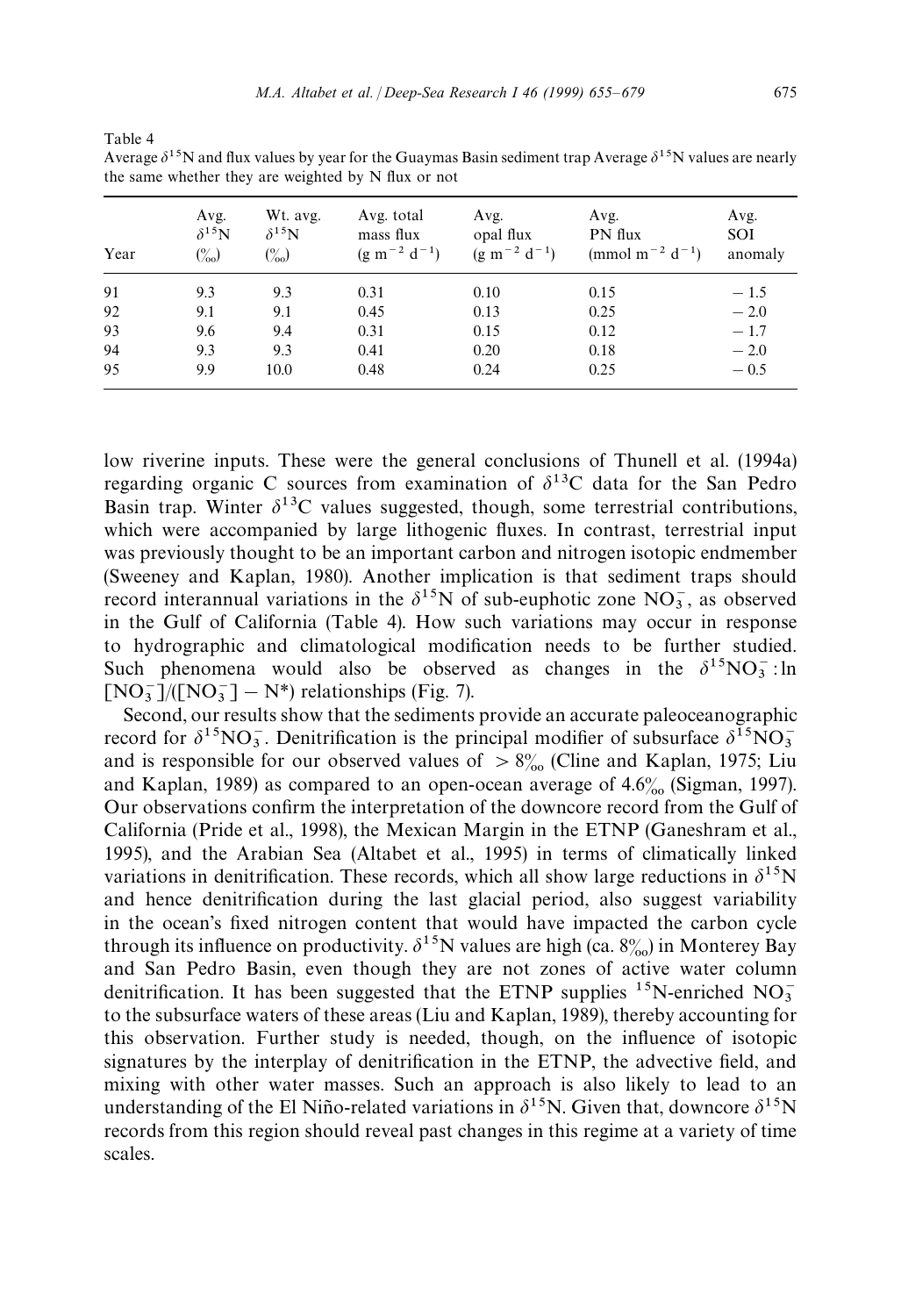Surficial sediments at our study sites have  $\delta^{15}N$  values very similar to that of the sinking flux (Table 3). All are within  $1.7\%$  of each other. This is in contrast to findings from deep-sea depositional environments, where a consistent enrichment of about  $4\%$ is observed between sinking PN and core top sediment (Altabet, 1996). The presence of suboxic overlying water cannot be solely responsible for apparent lack of diagenetic effects on sediment  $\delta^{15}N$ . The Monterey Bay site has oxic bottom water, but sediments are actually  $1\%$  lower in  $\delta^{15}N$  than the trap material. Pride et al. (1998) has shown the same  $\delta^{15}$ N values for core top materials in the Gulf of California taken within the suboxic zone and below it in oxic deep waters. All our sites do have surface sediment %N 2*—*10 times higher than the carbonate-rich sediments of the Equatorial Pacific, which we have previously studied (Altabet and Francois, 1994; Altabet, 1996). We have observed that relatively small differences in %N observed for deep-sea sediments do not appear to influence the magnitude of the diagenetic enrichment in  $15$ N. Nevertheless, the much better preservation of organic N at our coastal margin sites has evidently prevented this enrichment from occurring. We can conclude that sediment records will directly reflect the  $\delta^{15}N$  of past inputs from the water column (and hence subsurface  $NO_3^-$ ) as long as the level of preservation of organic N observed at the core top is maintained down core.

## 4.2. Time-series  $\delta^{15}N$

Our combined time-series  $\delta^{15}N$  data set for the eastern North Pacific margin shows a number of departures from previous open-ocean observations. Variations in  $\delta^{15}N$ are not overall tightly coupled to upwelling/convective events and maxima in PN flux (Figs. 3, 6 and 8). Here the distinction between these margin sites and the open-ocean with regard to time/space scales of events may be responsible, particularly if the flux entering the trap samples at a larger time/space scale than the scale of upwelled filaments. Complexities in the processes that transform surface productivity into sinking particles are suggested by the observation that peaks in mass and opal flux are more closely coupled to  $\delta^{15}N$  minima than PN flux, the phase that actually carries the <sup>15</sup>N signal. Pilskaln et al. (1996) showed good correlation between primary productivity and sinking POC flux during non-El Niño conditions but not during El Niños. This difference associated with the presence or absence of diatom blooms results from a shift in the efficiency of export of POM from the euphotic zone to deeper layers.

From a paleoceanographic perspective, using sediment  $\delta^{15}N$  to detect seasonal upwelling/convection and flux events is pertinent only where the sedimentary record is capable of resolving this time scale. In the Gulf of California, this possibility is afforded by the lack of bioturbation and the presence of laminations where the OMZ impinges on the basin sides. At first glance, observation of seasonal  $\delta^{15}$ N minima in the sedimentary record would have an ambiguous interpretation, being the result of wintertime injection of  $NO_3^-$  to surface waters or the undetermined summertime events occurring during strong El Niño years (Fig. 8). In the Gulf of California, diatoms bloom only during the wintertime convection/upwelling events. When the opal accumulation record is considered, the cause of  $\delta^{15}N$  minima would easily be distinguished, and a record of wintertime convective input of nutrients as related to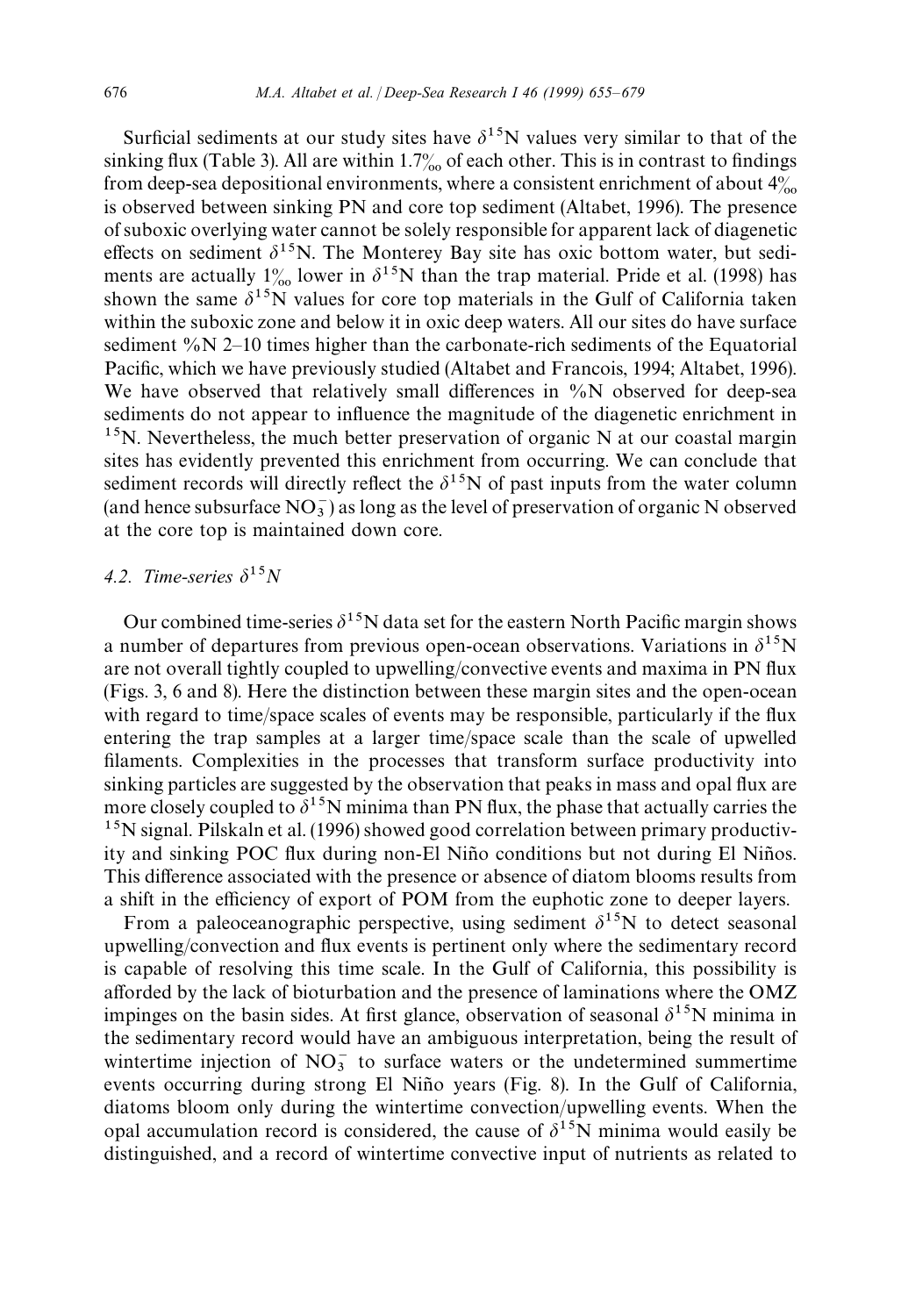climate can be obtained. Recently, methods have been developed to isolate diatom frustules from sediments for nitrogen isotopic measurements (Sigman, 1997). Diatom  $\delta^{15}$ N would provide a confirming record of wintertime nutrient injection.

#### Acknowledgements

This work was funded by NSF grants OCE-9526356 (MAA) and OCE-9301413 (RT) and a grant from MBARI and the Lucile and David Packard Foundation (CP). Paula Prayzner, Rehka Singh, and Eric Tappa assisted in isotopic analyses. J.B. Paduan and C. Lehmann assisted in the Monterey Bay project. This is U. Mass. CMAST contribution  $#98-0701$ .

#### References

- Altabet, M.A., 1988. Variations in nitrogen isotopic composition between sinking and suspended particles: implications for nitrogen cycling and particle transformation in the open-ocean. Deep-Sea Research 35, 535*—*554.
- Altabet, M.A., 1996. Nitrogen and carbon isotopic tracers of the source and transformation of particles in the deep-sea. In: Ittekkot, V., Schäfer, P., Honjo, S., Depetris, P.J. (Eds.), Particle Flux in the Ocean. Wiley, London, pp. 155*—*184.
- Altabet, M.A., Deuser, W.G., 1985. Seasonal variations in natural abundance of  $1<sup>5</sup>N$  in particles sinking to the deep Sargasso Sea. Nature 315, 218*—*219.
- Altabet, M.A., Deuser, W.G., Honjo, S., Stienen, S., 1991. Seasonal and depth-related changes in the source of sinking particles in the N. Atlantic. Nature 354, 136*—*139.
- Altabet, M.A., Francois, R., 1994a. Sedimentary nitrogen isotopic ratio as a recorder for surface ocean nitrate utilization. Global Biogeochemical Cycles 8, 103*—*116.
- Altabet, M.A., Francois, R., 1994b. The use of nitrogen isotopic ratio for reconstruction of past changes in surface ocean nutrient utilization. In: Carbon Cycling in the Glacial Ocean: Constraints on the Ocean's Role in Global Change, Zahn, R., Kaminski, M., Labeyrie, L., Pederson, T.F. (Eds.), Springer, Berlin, Heidelberg, New York, pp. 281*—*306.
- Altabet, M.A., Francois, R., Murray, D.W., Prell, W.L., 1995. Climate-related variations in denitrification in the Arabian Sea from sediment 15N/14N ratios. Nature 373, 506*—*509.
- Altabet, M.A., McCarthy, J.J., 1985. Temporal and spatial variations in the natural abundance of  $^{15}N$  in PON from a warm-core ring. Deep-Sea Research 32, 755*—*772.
- Bray, N.A., 1988. Water mass formation in the Gulf of California. Journal of Geophysical Research 93, 9223*—*9240.
- Bray, N., Robles, J., 1991. Physical oceanography of the Gulf of California. In: Simoneit, B., Dauphin, P., (Eds.), The Gulf and Peninsular Province of the Californias, Amer. Assoc. Pet. Geol., Tulsa, pp. 511*—*553.
- Brandes, J.A., Devol, A.H., 1997. Isotopic fractionation of oxygen and nitrogen in coastal marine sediments. Geochimica et Cosmochimica Acta 61, 1793*—*1801.
- Chavez, F.P., 1996. Forcing and biological impact of onset of the 1992 El Niño in central California. Geophysical Research Letters 23, 265*—*268.
- Cline, J.D., Kaplan, I.R., 1975. Isotopic fractionation of dissolved nitrate during denitrification in the Eastern Tropical North Pacific Ocean. Marine Chemistry 3, 271*—*299.
- Collins, C.A., Garfield, N., Rago, T.A., Rischmiller, F.W., Carter, E., 1998, Mean structure of the inshore countercurrent and California Undercurrent off Point Sur, California. Deep-Sea Research.
- Delwiche, C.C., Steyn, P.L., 1970. Nitrogen isotope fractionation in soils and microbial reactions. Envrionmental Science and Technology 4, 929*—*935.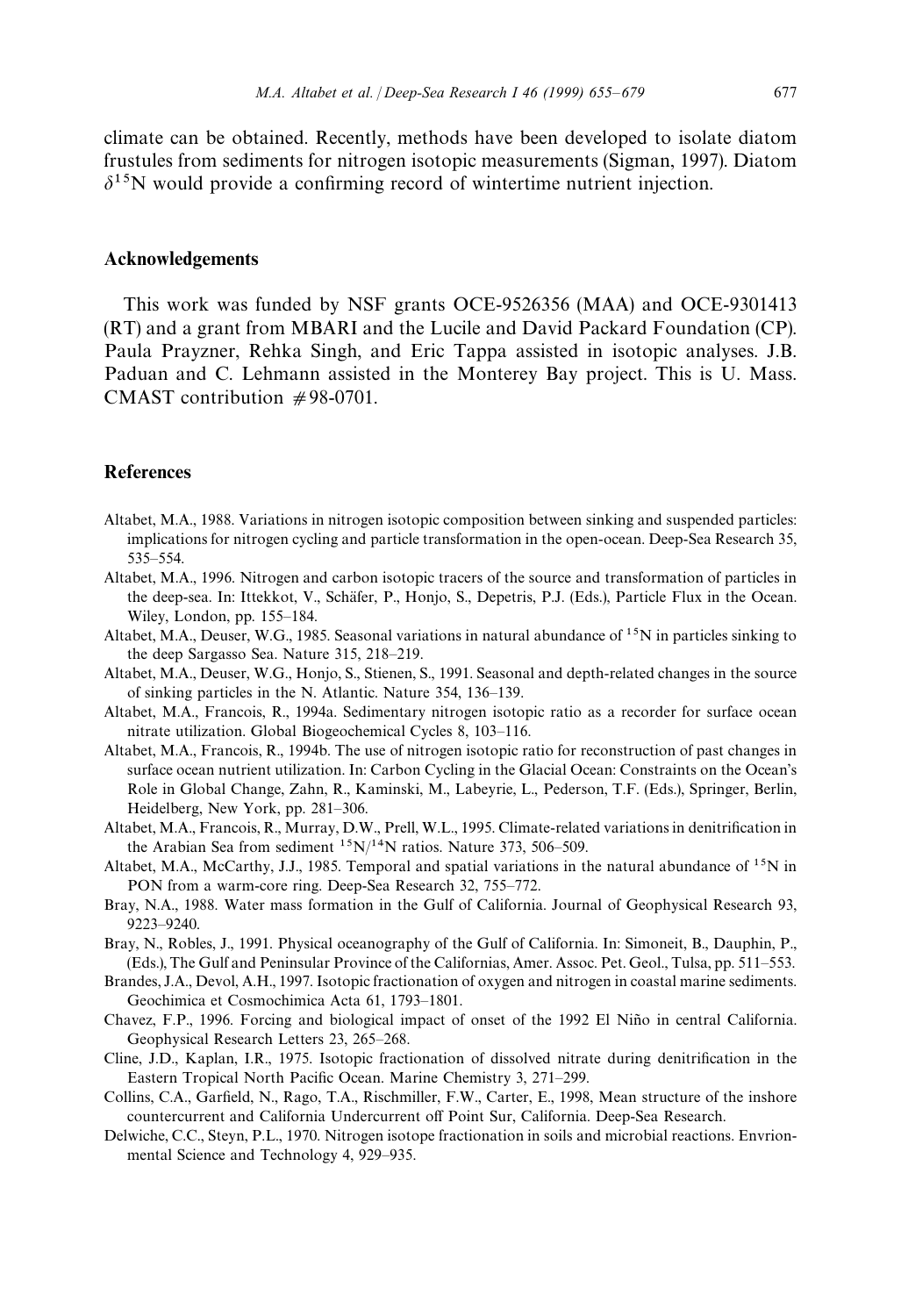- Deuser, W.G., 1986. Seasonal and interannual variations in deep water particle fluxes in the Sargasso Sea and their relation to surface hydrography. Deep-Sea Research 33, 225*—*246.
- Deuser, W.G., Mullerkarger, F.E., Evans, R.H., Brown, O.B., Esaias, W.E., Feldman, G.C., 1990. Surfaceocean color and deep-ocean carbon flux: how close a connection. Deep-Sea Research 37, 1331*—*1343.
- Dugdale, R.C., Wilkerson, F.P., Minas, H.J., 1995. The role of a silicate pump in driving new production. Deep-Sea Research I 42, 697*—*719.
- Emerson, S., Hedges, J.I., 1988. Processes controlling the organic carbon content of open ocean sediments. Paleoceanography 3, 621*—*634.
- Eppley, R.W., Peterson B.J., 1979. Particulate organic matter flux and planktonic new production in the deep ocean. Nature 282, 677*—*680.
- Francois, R., Altabet, M.A., Yu, E.-F., Sigman, D., Bacon, M.P., Frank, M., Barielle, G., Labeyrie, L., 1997. Water column stratification in the Southern Ocean contributed to lowering glacial atmospheric CO<sub>2</sub>. Nature 389, 929*—*935
- Ganeshram, R.S., Pedersen, T.F., Calvert, S.E., Murray, J.W., 1995. Large changes in oceanic nutrient inventories from glacial to interglacial periods. Nature 376, 755*—*758.
- Garside, C., 1982. A chemiluminescent technique for the determination of nanomolar concentrations of nitrate and nitrite in seawater. Marine Chemistry 11, 159*—*167.
- Goering, J., Alexander, V., Haubenstock, N., 1990. Seasonal variability of stable carbon and nitrogen isotopic ratios of organisms in a North Pacific bay. Estuarine, Coastal, Shelf Science 30, 239*—*260.
- Gruber, N., Sarmiento, J., 1997. Global patterns of marine nitrogen fixation and denitrification. Global Biogeochemical Cycles 11, 235*—*266.
- Hayward, T.L., Mantyla, A.W., 1990. Physical, chemical and biological structure of a coastal eddy near Cape Mendocino. Journal of Marine Research 48, 825*—*850.
- Hoering, T., Ford, H.T., 1960. The isotope effect in the fixation of nitrogen by Azotobacter. Journal of the American Chemical Society 82, 376*—*378.
- Honjo, S., Doherty, K.W., 1987. Large aperture time-series sediment traps: design objectives, construction and application. Deep-Sea Research 29, 133*—*149.
- Honjo, S., Dymond, J., Collier, R., Manganini, S.J., 1995. Export production of particles to the interior of the equatorial Pacific Ocean during the 1992 EqPac experiment. Deep-Sea Research II 42, 831*—*870.
- Landry, M.R., Barber, R.T., Bidigare, R., Chai, F., Coale, K.H., Dam, H.D., Lewis, M.R., Lindley, S.T., McCarthy, J.J., Roman, M.R., Stoecker, D.K., Verity, P.G., White, J.R., 1997. Iron and grazing constraints on primary production in the central equatorial pacific: an EqPac synthesis. Limnology and Oceanography 42, 405*—*418.
- Liu, K.-K., Kaplan, I.R., 1989. The eastern tropical Pacific as a source of  $1<sup>5</sup>N$ -enriched nitrate in seawater off southern California. Limnology and Oceanography 34, 820*—*830.
- Liu, K.K., 1979. Geochemistry of inorganic nitrogen compounds in two marine environments; the Santa Barbara Basin and the ocean off Peru. Doctoral Thesis, University of California, Los Angeles.
- Minagawa, M., Wada, E., 1986. Nitrogen isotope ratios of red tide organisms in the East China Sea: A characterization of biological nitrogen fixation. Marine Chemistry 19, 245*—*249.
- Miyake, Y., Wada, E., 1971. The isotope effect on the nitrogen in biochemical, oxidation-reduction reactions. Records of Oceanographic Works in Japan 11, 1*—*6.
- Montoya, J.P., McCarthy, J.J., 1995. Nitrogen isotope fractionation during nitrate uptake by marine phytoplankton in continuous culture. Journal of Plankton Research 17, 439*—*464.
- Mooers, C.N.K., Robinson, A.R., 1984. Turbulent jets and eddies in the California Current and inferred cross-shore transports. Science 223, 222*—*223.
- Nakatsuka, T., Handa, N., Wong, C.S., 1992. The dynamic changes of stable isotopic ratios of carbon and nitrogen in suspended and sedimented particulate organic matter during a phytoplankton bloom. Journal of Marine Research 50, 267*—*296.
- Nelson, J.R., Beers, J.R., Eppley, R.W., Jackson, G.A., McCarthy, J.J., Soutar, A., 1987. A particle flux study in the Santa Monica-San Pedro Basin off Los Angeles: particle flux, primary production, and transmissometer survey. Continental Shelf Research 7, 307*—*328.
- Pilskaln, C.H., Paduan, J.B., Chavez, F.P., Anderson, R.Y., Berelson, W.M., 1996. Carbon export and regeneration in the coastal upwelling system of Monterey Bay, central Califormia. Journal of Marine Research 54, 1149*—*1178.